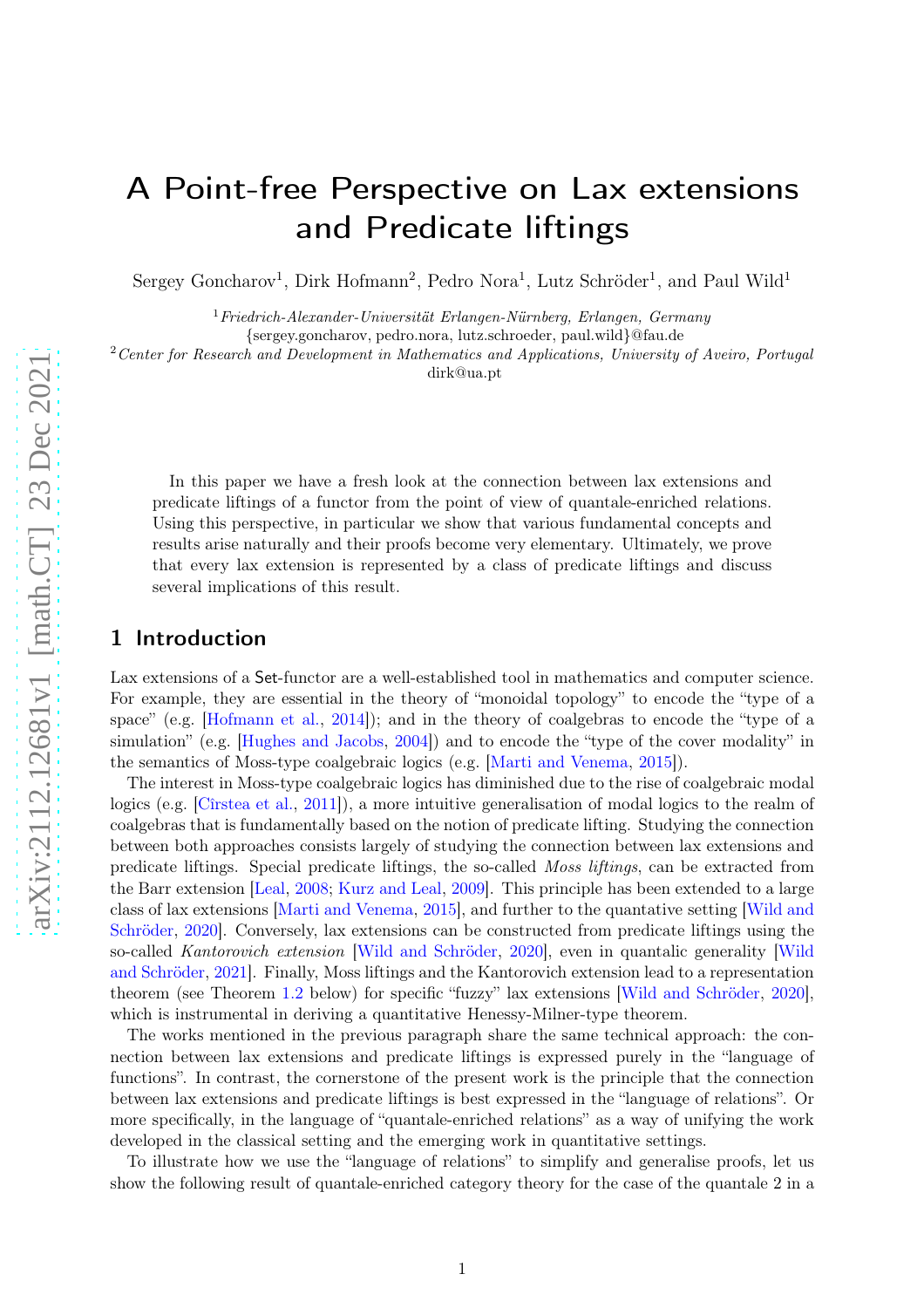way that we can be confident that the general case follows immediately once the corresponding concepts are introduced.

#### **Theorem 1.1.** The V-category V is injective in V-Cat with respect to fully faithful V-functors.

It is beneficial here to think of a monotone map  $\varphi: Y \to 2$  as a (monotone) relation  $\varphi: 1 \to Y$ . Writing  $b: Y \to Y$  for the order relation of Y, then the monotonity of a map  $\varphi: Y \to 2$  is equivalently expressed by the condition  $b \cdot \varphi = \varphi$  on the relation  $\varphi: 1 \to Y$ .

Let now  $i: A \to X$  and  $\varphi: A \to 2$  be monotone maps. Firstly, i gives rise to two monotone relations,  $i_*: A \rightarrow X$  and  $i^*: X \rightarrow A$ , given by

$$
z i_* x \iff i(z) \leq x
$$
 and  $x i^* z \iff x \leq i(z)$ ,

respectively. One easily verifies that  $i^* \cdot i_* = a$ , the order relation on A, provided that i is an embedding. Secondly, for every monotone relation  $\psi: 1 \to X$  and every  $x \in A$ ,

$$
i^* \cdot \psi(z) = \psi(z).
$$

Taking  $\psi = i_* \cdot \varphi$ , we find that

$$
i^* \cdot \psi = i^* \cdot i_* \cdot \varphi = a \cdot \varphi = \varphi,
$$

that is, the monotone map  $\psi: X \to 2$  extends  $\varphi: A \to 2$  along the embedding  $i: A \to X$ . Trading 2 for a general quantale  $\mathcal V$  and classical relation for  $\mathcal V$ -relation gives a proof for the general case.

#### 1.1 Main contributions

After briefly reviewing in Section [2](#page-2-0) the necessary background, in Section [3](#page-10-0) we show how to extract in a canonical way predicate liftings from a lax extension. This leads to the notion of predicate lifting of a lax extension which generalises the notion of Moss lifting. In this way, we provide a simple description of Moss liftings that goes beyond the realm of accessible functors and is independent of functor presentations, which feature centrally in previous approaches [\[Leal](#page-24-1), [2008;](#page-24-1) [Marti and Venema](#page-24-0), [2015](#page-24-0); [Wild and Schröder](#page-24-2), [2020](#page-24-2)]. We characterise the predicate liftings of a lax extension as the ones that obey a Yoneda-type formula involving the lax extension and conclude that the Moss liftings correspond to special representable V-functors.

In Sections [4](#page-14-0) and [5](#page-20-0) we revisit the Kantorovich extension [\[Wild and Schröder](#page-24-2), [2020](#page-24-2), [2021](#page-24-3)]. The main technic[al contributions of these sections are connected with one of the main results of](#page-24-2) Wild and Schröder [\[2020](#page-24-2)]:

<span id="page-1-0"></span>Theorem 1.2. Every finitarily separable "fuzzy" lax extension of a Set-functor is represented by its set of Moss liftings.

A simpler version of this result states that every "fuzzy" lax extension of a finitary Set-functor is represented by a set of predicate liftings. Intuitively, a finitarily separable lax extension is a lax extension of a functor that makes it possible to approximate the functor by its finitary part.

In this regard, we show in Section [4](#page-14-0) that every lax extension can be represented by its class of Moss liftings, and in Section [5](#page-20-0) that the role of  $\lambda$ -accessibility is to ensure that it is sufficient to consider a set of Moss liftings of arity smaller than  $\lambda$ . Consequently, we obtain the surprising fact that every lax extension of an arbitray functor is an initial extension of canonical extensions of "generalised monotone neighborhood functors" (Corollary [4.18\)](#page-20-1), a generalisation of Theorem [1.2](#page-1-0) above – whose proof was deeply tied to the unit interval – to arbitrary (commutative) quantales (Corollary [5.14\)](#page-22-0), as well as a generalisation of the following key result [\[Marti and Venema](#page-24-0), [2015](#page-24-0)] to arbitrary (commutative) quantales and functors (Corollary [4.20\)](#page-20-2)

<span id="page-1-1"></span>Theorem 1.3. A finitary functor admits a lax extension that preserves identities if and only if it admits a separating set of monotone predicate liftings.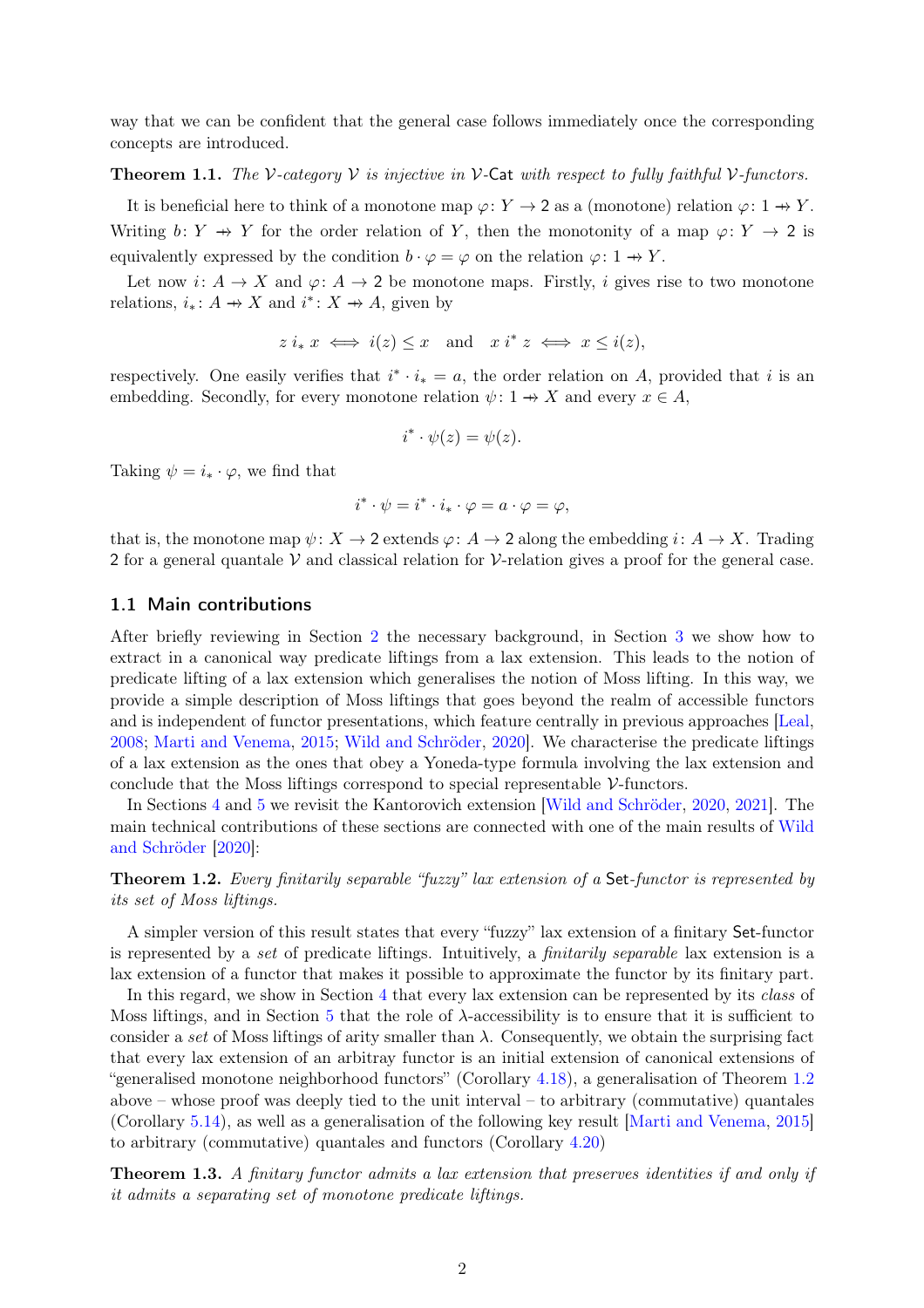# <span id="page-2-0"></span>2 Preliminaries

In this section we briefly review the theory of quantale-enriched categories from the point of view of quantale-enriched relations, lax extensions, predicate liftings, and establish some notation and basic results. We warn the reader that there are several approaches to these topics in the literature, often with particular notations and nomenclature; in this paper we follow the conventions of [Hofmann et al.](#page-23-0) [\[2014](#page-23-0)].

### 2.1 Quantale-enriched relations and categories

A quantale, more precisely a commutative and unital quantale, is a complete lattice  $\mathcal V$  that carries the structure of a commutative monoid  $(\mathcal{V}, \otimes, k)$  such that for every  $u \in \mathcal{V}$  the map  $u \otimes -: \mathcal{V} \to \mathcal{V}$  preserves suprema. Therefore, in a quantale every map  $u \otimes -: \mathcal{V} \to \mathcal{V}$  has a right adjoint hom $(u, -): \mathcal{V} \to \mathcal{V}$  which is characterised by

$$
u \otimes v \leq w \iff v \leq \hom(u, w),
$$

for all  $v, w \in V$ . A quantale is **non-trivial** whenever  $\perp$ , the least element of  $V$ , does not coincide with ⊤, the greatest element of V. Moreover, a quantale is *integral* if ⊤ is the unit of the monoid operation  $\otimes$  of V, which we refer to as tensor or multiplication.

Remark 2.1. In categorical parlance, a quantale is a commutative monoid in the symmetric monoidal category Sup of complete lattices and suprema preserving maps.

<span id="page-2-1"></span>Examples 2.2. Quantales are common in mathematics and computer science.

- 1. Every frame becomes a quantale with ⊗ =  $\wedge$  and  $k = \top$ .
- 2. Every left continuous t-norm [\[Alsina et al.](#page-23-4), [2006](#page-23-4)] defines a quantale on the unit interval equipped with its natural order. The following are some typical examples.
	- a) The product t-norm has tensor given by multiplication and

$$
\hom(u,v) = \begin{cases} \min(\frac{v}{u},1) & \text{if } u \neq 0, \\ 1 & \text{otherwise.} \end{cases}
$$

This quantale is isomorphic to the quantale of positive real numbers used by [Lawvere](#page-24-4) [\[1973\]](#page-24-4) to define (generalised) metric spaces; the map  $[0, \infty] \to [0, 1]: u \mapsto e^{-u}$  provides an isomorphism.

b) The infimum t-norm has tensor given by infimum and

$$
hom(u, v) = \begin{cases} 1 & \text{if } u \le v, \\ v & \text{otherwise.} \end{cases}
$$

- <span id="page-2-2"></span>c) The Łukasiewicz t-norm has tensor given by  $u \otimes v = \max(0, u+v-1)$  and  $\hom(u, v) =$  $\min(1, 1-u+v)$ . This quantale is isomorphic to the quantale that is implicitly used by [Wild and Schröder](#page-24-2) [\[2020\]](#page-24-2). More concretly, this quantale is isomorphic to the quantale based on the unit interval equipped with the dual of the natural order and with tensor given by truncated addition,  $u \otimes v = \min(u + v, 1)$ ; the map  $[0, 1] \rightarrow [0, 1]: u \mapsto 1 - u$ provides an isomorphism.
- 3. Every commutative monoid  $(M, \cdot, e)$  generates a quantale structure on  $(PM, \bigcup)$ , the free quantale on M. The tensor  $\otimes$  on PM is defined by

$$
A \otimes B = \{a \cdot b \mid a \in A \text{ and } b \in B\},\
$$

for all  $A, B \subseteq M$ . The unit of this multiplication is the set  $\{e\}$ .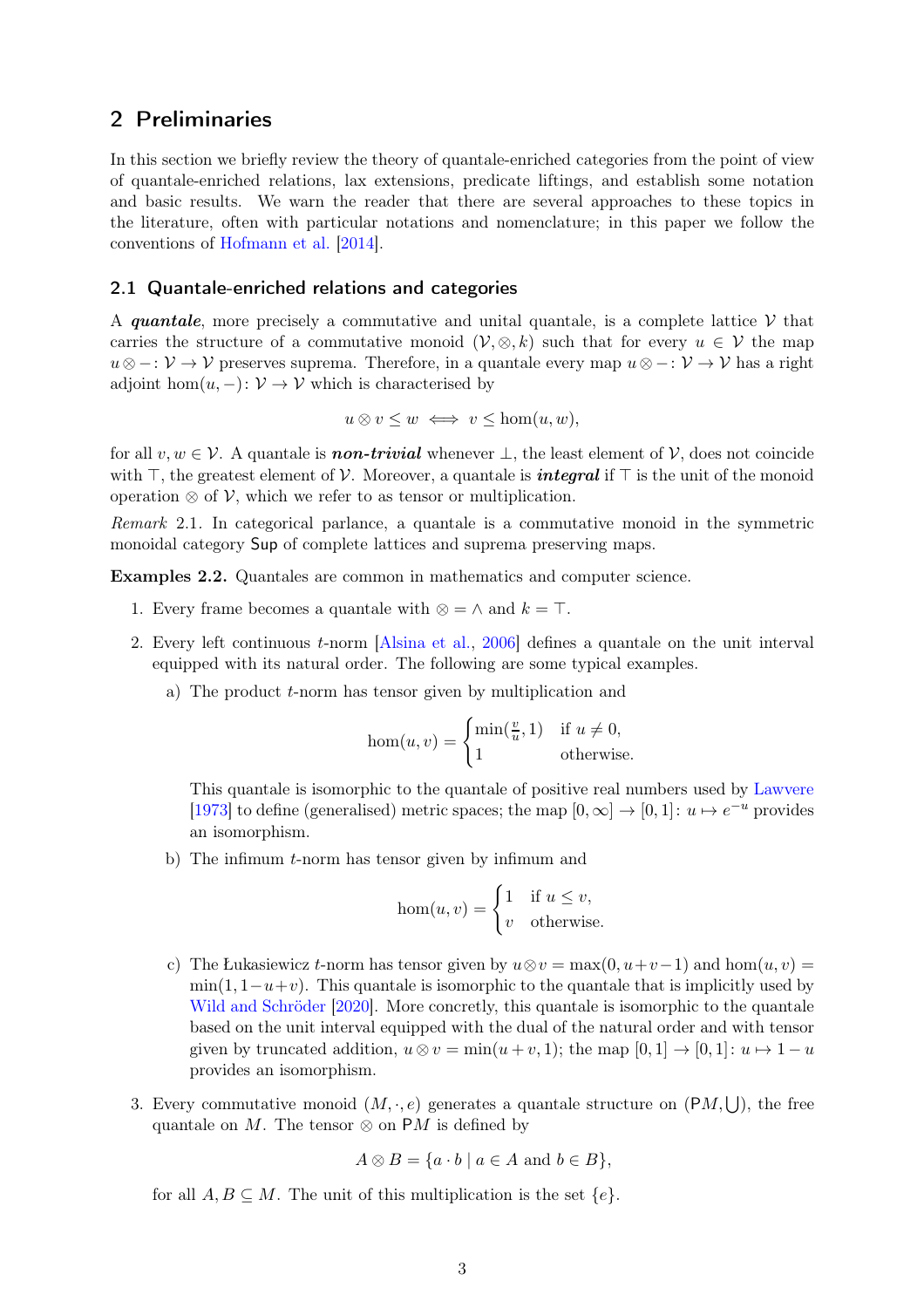For a quantale V and sets X, Y, a V-relation – an enriched relation – from X to Y is a map  $X \times Y \to V$  and it is represented by  $X \to Y$ . As for ordinary relations, V-relations can be composed via "matrix multiplication". That is, for  $r: X \rightarrow Y$  and  $s: Y \rightarrow Z$ , the composite  $s \cdot r : X \rightarrow Z$  is calculated pointwise by

$$
(s \cdot r)(x, z) = \bigvee_{y \in Y} r(x, y) \otimes s(y, z),
$$

for every  $x \in X$  and  $z \in Z$ . The collection of all sets and V-relations between them forms the category V-Rel. For each set X, the identity morphism on X is the V-relation  $1_X : X \rightarrow X$  that sends every diagonal element to k and all the others to  $\bot$ .

Examples 2.3. The category of relations enriched in the two-element frame is the usual category Rel of sets and relations. Categories of relations enriched in left continuous t-norms are categories of the so-called "fuzzy" or "quantitative" relations.

We can compare V-relations of type  $X \to Y$  using the **pointwise order induced by** V,

$$
r \le s \iff \forall (x, y) \in X \times Y, r(x, y) \le s(x, y).
$$

Every hom-set of  $V$ -Rel becomes a complete lattice when equipped with this order, and an easy calculation reveals that  $\mathcal V$ -relational composition preserves suprema in each variable. Therefore,  $V$ -Rel is a quantaloid and enjoys pleasant properties inherited from  $V$ . In particular, precomposition and poscomposition with a V-relation  $r: X \rightarrow Y$  define maps with right adjoints that compute Kan lifts and extensions, respectively. The *lift of a V-relation*  $s: Z \rightarrow Y$  along  $r: X \rightarrow Y$  is the V-relation  $r \rightarrow s: Z \rightarrow X$  defined by the property

$$
r \cdot t \leq s \iff t \leq r \to s,
$$

for every  $t: Z \rightarrow X$ ,



We can compute lifts explicitly as

$$
r \to s(z, x) = \bigwedge_{y \in Y} \hom(r(x, y), s(z, y)).
$$

Dually, the *extension of a V-relation*  $s: Y \rightarrow Z$  along  $r: Y \rightarrow X$  is the V-relation  $s \rightarrow z$  $r: Y \rightarrow Z$  defined by the property

$$
t \cdot r \leq s \iff t \leq s - r,
$$

for every  $t: Y \rightarrow Z$ ,

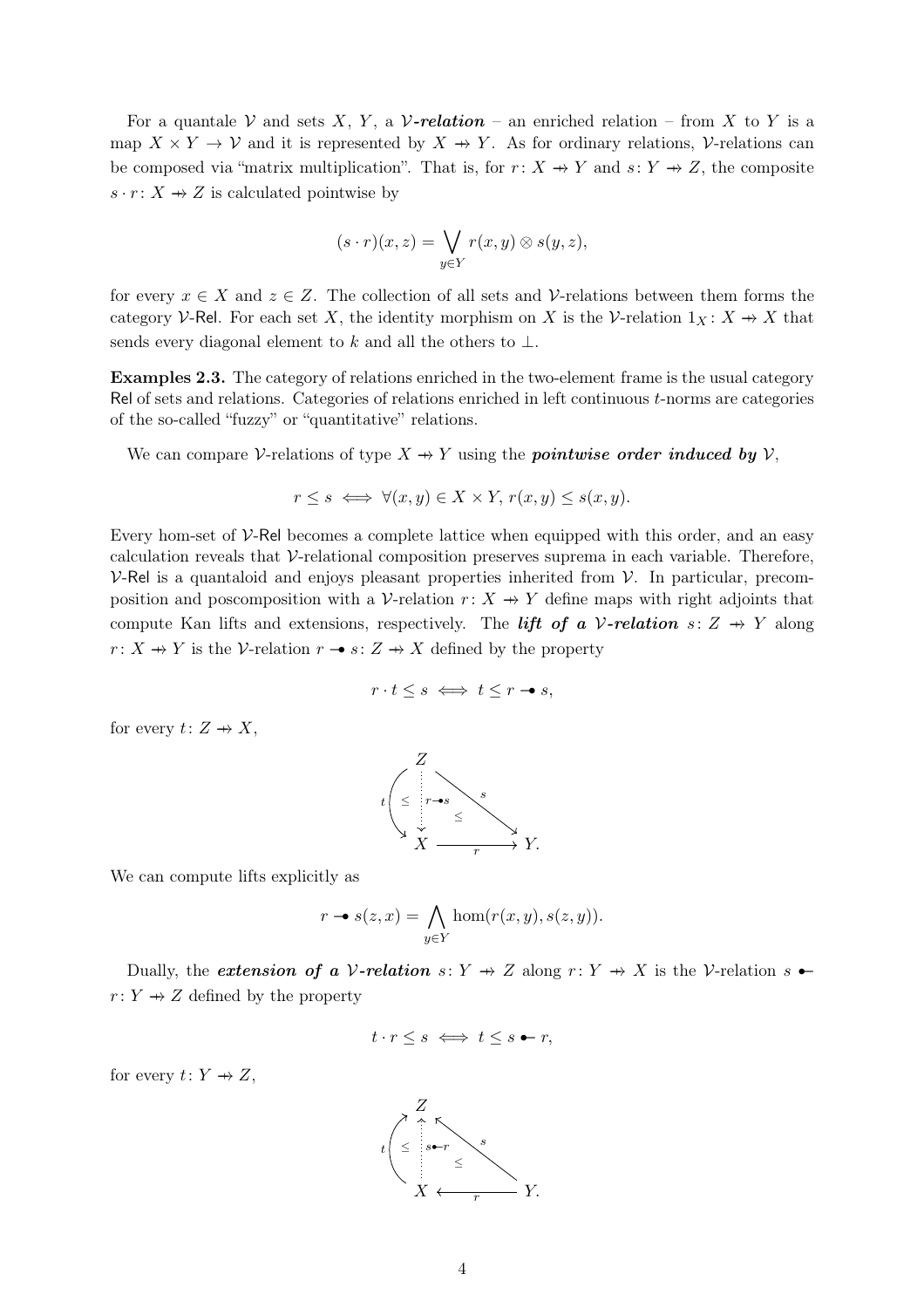Elementwise, we obtain

$$
s \leftarrow r(x, z) = \bigwedge_{y \in Y} \text{hom}(r(y, x), s(y, z)).
$$

Being a quantaloid,  $V$ -Rel is a 2-category and, therefore, it makes sense to talk about adjoint V-relations; as usual,  $l: X \to Y$  is left adjoint to  $r: Y \to X$ , written  $l \dashv r$ , whenever  $l \cdot r \leq 1_Y$ and  $1_X \leq r \cdot l$ .

<span id="page-4-2"></span>**Proposition 2.4.** Consider V-relations  $p: W \to Y$ ,  $q: V \to Y$ ,  $r, r': X \to Y$  and  $s: Y \to Z$ .

<span id="page-4-7"></span><span id="page-4-3"></span>1.  $r \leq r' \implies q \rightarrow r \leq q \rightarrow r'.$ 2.  $r \leq r' \implies r' \rightarrow q \leq r \rightarrow q$ . 3.  $(p \rightarrow q) \cdot (q \rightarrow r) \leq p \rightarrow r$  $\lambda$ ,  $q \rightarrow r \leq (s \cdot q) \rightarrow (s \cdot r)$ .

<span id="page-4-5"></span>Proof. All claims follow straightforwardly from the universal properties of lifts and extensions. 口

If  $V$  is non-trivial, we can see  $V$ -Rel as an extension of Set through the faithful functor  $(-)_\circ$ : Set → V-Rel that acts as identity on objects and interprets a function  $f: X \to Y$  as the V-relation  $f_{\circ}: X \rightarrow Y$  that sends every element of the graph of f to k and all the others to ⊥. To avoid unnecessary use of subscripts usually we write f instead of  $f_{\circ}$ .

The canonical isomorphism  $X \times Y \simeq Y \times X$  in Set induces a contravariant involution in V-Rel

$$
(-)^{\circ} \colon \mathcal{V}\text{-}\mathsf{Rel}^{\mathrm{op}} \longrightarrow \mathcal{V}\text{-}\mathsf{Rel}
$$

that maps objects identically and sends a V-relation  $r: X \rightarrow Y$  to the V-relation  $r^{\circ}: Y \rightarrow X$ defined by  $r^{\circ}(y, x) = r(x, y)$  and called the **converse** of r.

<span id="page-4-1"></span>Remark 2.5. Applying the involution to a function  $f: X \to Y$  yields an adjunction  $f \dashv f^{\circ}$  in  $V$ -Rel, and this property of functions distinguishes them among V-relations precisely when the quantale V is integral and lean [\[Hofmann et al.,](#page-23-0) [2014](#page-23-0), Proposition III.1.2.1]. In particular, for every set Z, each of these adjunctions extends to the following ones in Ord:

- 1.  $f \cdot (-) \dashv f^{\circ} \cdot (-) \colon V\text{-Rel}(Z, X) \to V\text{-Rel}(Z, Y);$
- 2.  $(-) \cdot f^{\circ} \dashv (-) \cdot f$ :  $\mathcal{V}\text{-Rel}(X, Z) \to \mathcal{V}\text{-Rel}(Y, Z)$ .

The next results collect some useful properties about the interplay between extensions, functions, relations and involution.

<span id="page-4-6"></span>**Proposition 2.6.** Let  $r: X \rightarrow Z$  and  $s: Y \rightarrow Z$  be V-relations, and  $f: A \rightarrow X$  and  $g: B \rightarrow Y$ be functions.

- <span id="page-4-4"></span><span id="page-4-0"></span>1.  $(s - r)^{\circ} = r^{\circ} - s^{\circ};$
- 2.  $g^{\circ} \cdot (s r) = (s \cdot g) r;$
- 3.  $(s \rightarrow r) \cdot f = s \rightarrow (r \cdot f)$ .

Proof. All claims are consequence of the uniqueness of adjoints. For example, to show [2](#page-4-0) it is sufficient to observe that from Remark [2.5](#page-4-1) follows that both  $(s \cdot g) \rightarrow -$  and  $g^{\circ} \cdot (s \rightarrow -)$  are right adjoint to  $(s \cdot g) \cdot -$ .  $\Box$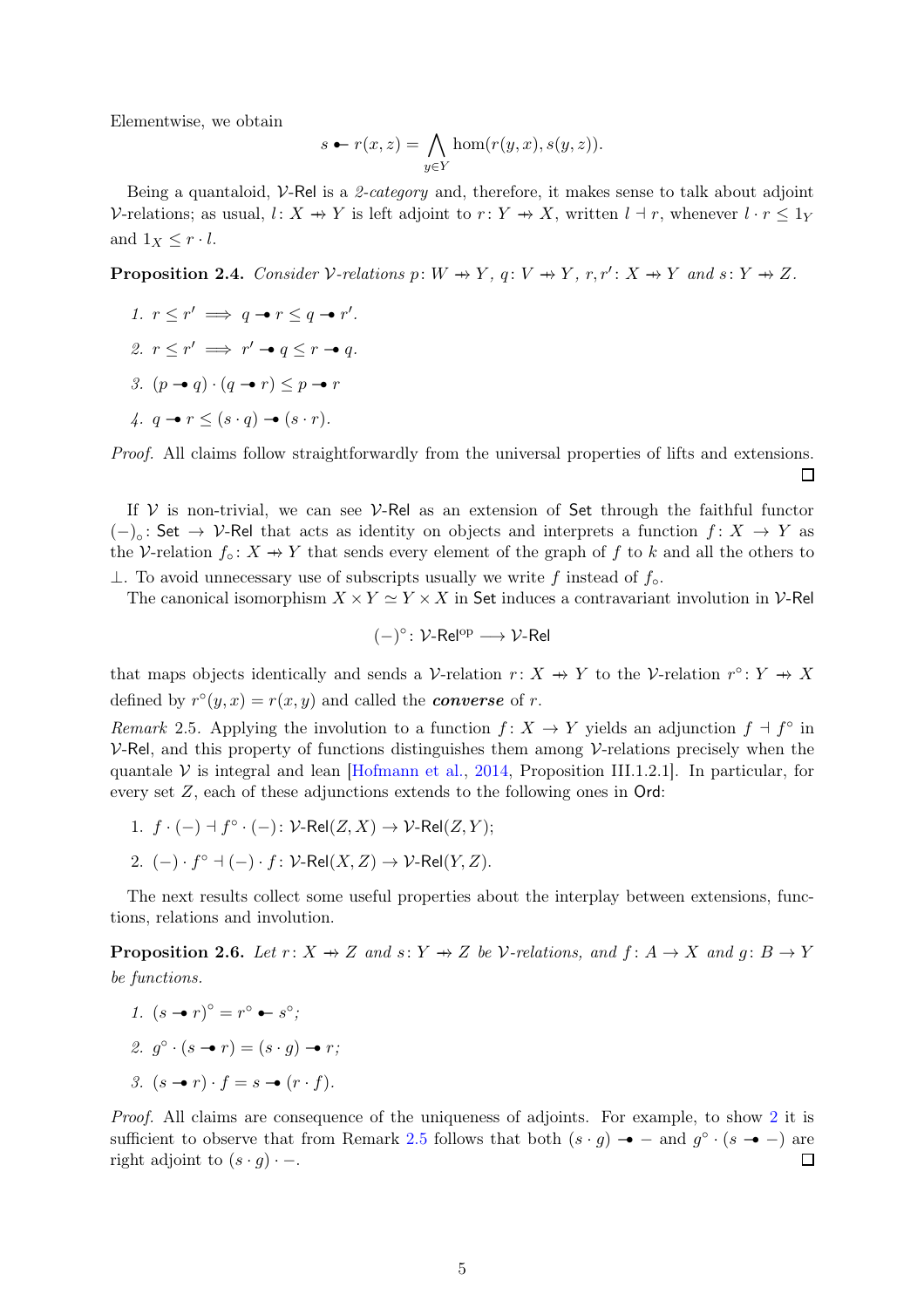<span id="page-5-1"></span>**Proposition 2.7.** Let  $r: X \rightarrow A$  and  $s: Y \rightarrow A$  be V-relations. Then,

$$
s \to r = \bigwedge_{a \in A} (a^\circ \cdot s) \to (a^\circ \cdot r),
$$

where  $a^{\circ}$  denotes the converse of the map  $a: 1 \rightarrow A$  that selects the element a.

Corollary 2.8. Let  $r: X \to Y$ ,  $s: Y \to Y$  be V-relations, and  $y: 1 \to Y$  a function. Then,

$$
y^{\circ} \cdot (s - r) = y^{\circ} \cdot (y^{\circ} \cdot s) - (y^{\circ} \cdot r).
$$

<span id="page-5-0"></span>**Proposition 2.9.** Let  $r: X \rightarrow Y$  and  $s: A \rightarrow B$  be V-relations, and let  $f: X \rightarrow A$  and  $q: Y \rightarrow B$ be functions such that  $g \cdot r \leq s \cdot f$ . Then,  $r \cdot f^{\circ} \leq g^{\circ} \cdot s$ .

Proof.  $r \cdot f^{\circ} \leq g^{\circ} \cdot g \cdot r \cdot f^{\circ} \leq g^{\circ} \cdot s \cdot f \cdot f^{\circ} \leq g^{\circ} \cdot s.$ 

Category theory underlines preordered sets as the fundamental ordered structures, which, therefore, we simply refer to as *ordered sets*. For an arbitrary quantale  $V$ , the same role is taken by V-categories. Analogously to the classical case, we say that a V-relation  $r: X \rightarrow X$  is reflexive whenever  $1_X \leq r$ , and transitive whenever  $r \cdot r \leq r$ . A V-category is a pair  $(X, a)$ consisting of a set X of objects and a reflexive and transitive V-relation  $a: X \rightarrow X$ ; a V-functor  $(X, a) \to (Y, b)$  is map  $f: X \to Y$  such that  $f \cdot a \leq b \cdot f$ . Clearly, V-categories and V-functors define a category, denoted as  $\mathcal{V}\text{-}\mathsf{Cat}$ .

Examples 2.10. The following are some familiar examples of quantale-enriched categories.

- 1. The category 2-Cat is equivalent to the category Ord of ordered sets and monotone maps.
- 2. Metric, ultrametric and bounded metric spaces à la [Lawvere](#page-24-4) [\[1973\]](#page-24-4) can be seen as categories enriched in left continuous t-norms:
	- a) With multiplication  $\ast$ ,  $[0, 1]_{\ast}$ -Cat is equivalent to the category Met of (generalised) metric spaces and non-expansive maps.
	- b) With infimum  $\wedge$ ,  $[0,1]_{\wedge}$ -Cat is equivalent to the category UMet of (generalised) ultrametric spaces and non-expansive maps.
	- c) With the *Łukasiewicz tensor* ⊙,  $[0, 1]_0$ -Cat is equivalent to the category BMet of (generalised) **bounded-by-1 metric spaces** and non-expansive maps.
- 3. Categories enriched in a free quantale PM on a monoid M (such as  $M = \Sigma^*$  for some alphabet  $\Sigma$ ) can be interpreted as labelled transition systems with labels in M: in a PMcategory  $(X, a)$  the objects represent the states of the system, and we can read  $m \in a(x, y)$ as an *m*-labelled transition from  $x$  to  $y$ .

Remark 2.11. As the nomenclature suggests, the notions of  $\mathcal V$ -category and  $\mathcal V$ -functor come from enriched category theory (e.g. [\[Kelly,](#page-23-5) [1982;](#page-23-5) [Hofmann et al.,](#page-23-0) [2014;](#page-23-0) [Lawvere,](#page-24-4) [1973;](#page-24-4) [Stubbe](#page-24-5), [2014](#page-24-5)]). In fact, unravelling the definition of reflexive and transitive  $\mathcal V$ -relation yields the typical definition of quantale-enriched category: a pair  $(X, a)$  consisting of a set X and a map a  $a: X \times X \to V$ that for all  $x, y, z \in X$  satisfies the inequalities

$$
k \le a(x, x) \qquad \text{and} \qquad a(x, y) \otimes a(y, z) \le a(x, z).
$$

Similarly, a V-functor  $f: (X, a) \to (Y, b)$  is a map  $f: X \to Y$  such that, for all  $x, y \in X$ ,

$$
a(x, y) \le b(f(x), f(y)).
$$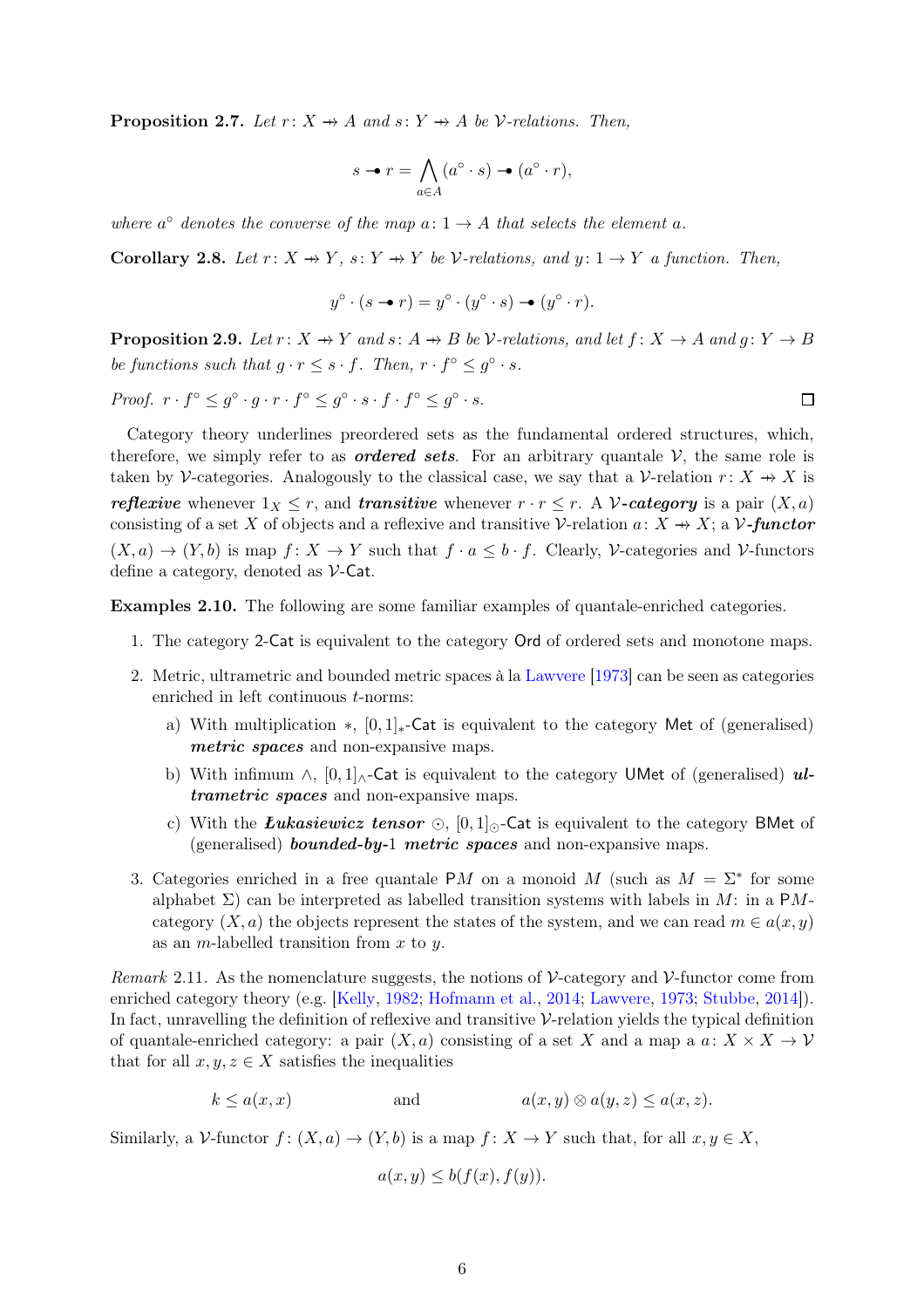There are several ways of constructing  $\mathcal V$ -categories from known ones. Of special importance in this work is the **dual** of a V-category  $(X, a)$ , which is the V-category  $(X, a)$ <sup>op</sup> =  $(X, a^{\circ})$ .

<span id="page-6-0"></span>Remark 2.12. The quantale V becomes a V-category under the canonical structure hom:  $V \times V \rightarrow$ V. In fact, for every set S, we can form the S-power  $\mathcal{V}^S$  of V which has as underlying set all functions  $h: S \to V$  and V-category structure  $[-, -]$  given by

$$
[h,l] = \bigwedge_{s \in S} \hom(h(s), l(s)),
$$

for all  $h, l: S \rightarrow V$ [. For instance, for the quantale based on](#page-24-2) [0, 1] considered by Wild and Schröder [\[2020\]](#page-24-2) (see Example [2.2](#page-2-1)[\(2c\)](#page-2-2)), this distance on [0, 1]-Rel(X, Y) = [0, 1]<sup>X \xY</sup> – expressed with respect to the natural order of  $[0, 1]$  – is given by

$$
[r, s] = \sup \{ \max(s(x, y) - r(x, y), 0) \mid (x, y) \in X \times Y \}.
$$

We note that [Wild and Schröder](#page-24-2) [\[2020](#page-24-2)] consider the Euclidean metric on [0, 1] which leads to the symmetrisation of the distance above.

Every V-category  $(X, a)$  carries a natural order defined by

 $x \leq y$  whenever  $k \leq a(x, y)$ ,

which induces a faithful functor  $\mathcal{V}\text{-}\mathsf{Cat} \to \mathsf{Ord}$ . A  $\mathcal{V}\text{-}\mathrm{category}(X,a)$  is called *separated* if, for all  $x, y \in X$ ,

$$
(k \le a(x, y) \quad & k \le a(y, x)) \implies x = y.
$$

That is,  $(X, a)$  is separated if and only if the natural order defined above is anti-symmetric.

<span id="page-6-2"></span>Remark 2.13. The natural order of the V-category V is just the order of the quantale V. The natural order of  $\mathcal{V}^S$  is calculated pointwise, and as such is complete. Furthermore, the  $\mathcal{V}$ category  $\mathcal{V}^S$  is complete in the sense of enriched category theory; in particular,  $\mathcal{V}^S$  has tensors, which are given by  $(u \otimes h)(s) = u \otimes h(s)$ , for  $u \in V$  and  $h \in V^S$ . Here we recall that a V-category  $(X, a)$  is tensored whenever, for every  $x \in X$ , the V-functor  $a(x, -) : (X, a) \to (V, \text{hom})$  has a left adjoint  $-\otimes x: (\mathcal{V}, \text{hom}) \to (X, a)$  in V-Cat. We also note that tensored V-categories allow for a pleasant characterisation of  $\mathcal V$ -functors: a map  $f: X \to Y$  between tensored  $\mathcal V$ -categories X and Y is a V-functor if and only if f is monotone and, for all  $u \in V$  and  $x \in X$ ,  $u \otimes f(x) \le f(u \otimes x)$ [\[Stubbe](#page-24-6), [2006\]](#page-24-6).

#### 2.2 Lax extensions

A *lax extension* of a functor  $F: Set \to Set$  to  $V$ -Rel consists of a map

$$
(r, r' \colon X \to Y) \longmapsto (\mathsf{F}r \colon \mathsf{F}X \to \mathsf{F}Y)
$$

such that:

- <span id="page-6-1"></span>(L1)  $r \leq r' \implies \widehat{F}r \leq \widehat{F}r'$ ,
- <span id="page-6-4"></span> $(L2) \widehat{\mathsf{F}}s \cdot \widehat{\mathsf{F}}r < \widehat{\mathsf{F}}(s \cdot r),$
- <span id="page-6-5"></span>(L3)  $\mathsf{F} f \leq \widehat{\mathsf{F}} f$  and  $(\mathsf{F} f)^\circ \leq \widehat{\mathsf{F}}(f^\circ),$

for all  $r: X \to Y$ ,  $s: Y \to Z$  and  $f: X \to Y$ . The first condition means precisely that  $\widehat{F}$  induces a monotone map

<span id="page-6-3"></span>
$$
F_{X,Y}: \mathcal{V}\text{-Rel}(X,Y) \longrightarrow \mathcal{V}\text{-Rel}(FX,FY),\tag{2.1}
$$

for all sets X and Y. We say that a lax extension is  $\mathcal{V}\text{-enriched}$  whenever this map satisfies the following stronger condition of being a  $\mathcal V$ -functor, for all sets X and Y (see Remark [2.12\)](#page-6-0):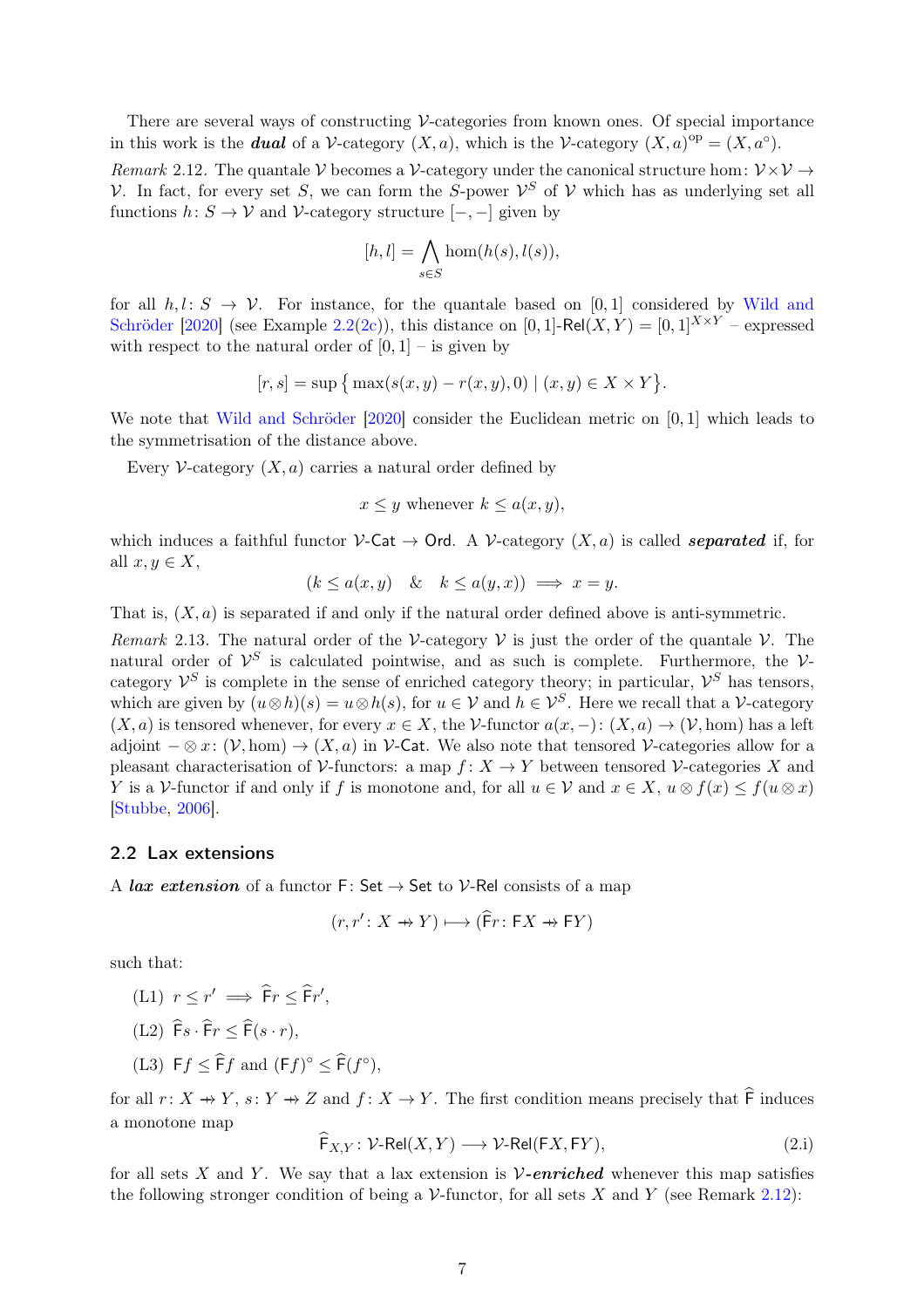<span id="page-7-6"></span> $(L1') [r, r'] \leq [\widehat{F}r, \widehat{F}r'],$ 

for all  $r, r' : X \rightarrow Y$ . Furthermore, a lax extension is said to be *identity-preserving* whenever  $\widehat{F}1_X = 1_{\text{F}X}$ , for every set X.

Remark 2.14. It is common to refer to some sort of extension of a Set-functor to Rel as "relator", "relational lifting" or "lax relational lifting".

Example 2.15. The prototypical example of lax extension is the Barr extension to Rel of a Set-functor that preserves weak pullbacks. Taking advantage of the fact that every relation  $r: X \rightarrow Y$  can be described as a span

$$
X \xleftarrow{p_1} R \xrightarrow{p_2} Y,
$$

the Barr extension of a functor  $\mathsf{F} \colon \mathsf{Set} \to \mathsf{Set}$  sends a relation  $r \colon X \to Y$  to the relation  $\mathsf{F}p_2 \cdot \mathsf{F}p_1^{\circ}$ .

There are far too many examples and constructions to mention here. [Kurz and Velebil](#page-24-7) [\[2016](#page-24-7)] provided a concise survey oriented to applications in coalgebra and logic that deals mostly with lax extensions to Rel. Regarding lax extensions to  $\mathcal{V}$ -Rel, the works within the framework of monoidal topology (e.g [\[Clementino and Hofmann](#page-23-6), [2004](#page-23-6); [Seal,](#page-24-8) [2005;](#page-24-8) [Schubert and Seal](#page-24-9), [2008](#page-24-9)]) encompass a substantial amount of results.

The notion of  $\mathcal V$ -enriched lax extension has been studied in the literature [\[Wild and Schröder](#page-24-2),  $2020, 2021$  $2020, 2021$  with V-enrichment replaced with [2.2](#page-6-1) together with the condition

(L4) For every set X and every  $u \in \mathcal{V}$ ,  $u \otimes 1_{\mathsf{F} X} \leq \widehat{\mathsf{F}}(u \otimes 1_X)$ ,

where  $u \otimes 1_A$  denotes the tensor of u and  $1_A$  defined in Remark [2.13](#page-6-2) (and this condition is shown to be equivalent to a variant of  $\mathcal V$ -enrichment where  $\mathcal V$  is equipped with the symmetrised distance). The next result records the equivalence of these and other conditions.

<span id="page-7-4"></span><span id="page-7-0"></span>**Theorem 2.16.** For a lax extension  $\hat{F}$ : V-Rel  $\rightarrow$  V-Rel, the following assertions are equivalent.

- <span id="page-7-2"></span>(i)  $\hat{F}$  is  $\mathcal{V}\text{-enriched.}$
- <span id="page-7-3"></span>(ii) For every set X and every  $u \in V$ ,  $u \leq [1_{\mathsf{F}X}, \widehat{\mathsf{F}}(u \otimes 1_X)].$
- <span id="page-7-1"></span>(iii) For every set X and every  $u \in \mathcal{V}$ ,  $u \otimes 1_{FX} \leq \widehat{F}(u \otimes 1_X)$ .
- (iv) For every V-relation  $r: X \to Y$  and every  $u \in V$ ,  $u \otimes \widehat{F}r \leq \widehat{F}(u \otimes r)$ .

Proof. Note that a lax extension satisfies the monotonicity condition [2.2,](#page-6-1) therefore the statements [\(i\)](#page-7-0) and [\(iv\)](#page-7-1) are equivalent by general results about tensored  $\mathcal{V}\text{-categories recalled in Remark 2.13.}$  $\mathcal{V}\text{-categories recalled in Remark 2.13.}$  $\mathcal{V}\text{-categories recalled in Remark 2.13.}$ Now assume [\(i\).](#page-7-0) Then, for every  $u \in \mathcal{V}$ ,

$$
u \leq [1_X, u \otimes 1_X] \leq [\widehat{F}1_X, \widehat{F}(u \otimes 1_X)] \leq [1_{\mathsf{F}X}, \widehat{F}(u \otimes 1_X)].
$$

The implication [\(ii\)](#page-7-2)⇒[\(iii\)](#page-7-3) follows from the adjunction  $-\otimes 1_{FX}$   $\dashv [1_{FX}, -]$ . Finally, assume [\(iii\).](#page-7-3) Then, for every  $u \in \mathcal{V}$  and  $r: X \to Y$ ,

$$
\widehat{F}(u \otimes r) = \widehat{F}(u \otimes (r \cdot 1_X)) = \widehat{F}(r \cdot (u \otimes 1_X)) \ge \widehat{F}r \cdot \widehat{F}(u \otimes 1_X) \ge \widehat{F}r \cdot (u \otimes 1_{\mathsf{F}X}) = u \otimes \widehat{F}r. \quad \Box
$$

<span id="page-7-5"></span>Remark 2.17. If  $k = \top$  in V, then  $u \otimes 1_X \leq 1_X$  and therefore  $[u \otimes 1_X, 1_X] = k = \top$ . Hence,

$$
[1_X, u \otimes 1_X] = [1_X, u \otimes 1_X] \wedge [u \otimes 1_X, 1_X]
$$

and  $\mathcal V$ -enrichment of a lax extension can be equivalently expressed using the symmetrisation of the canonical structure on  $\mathcal V$ .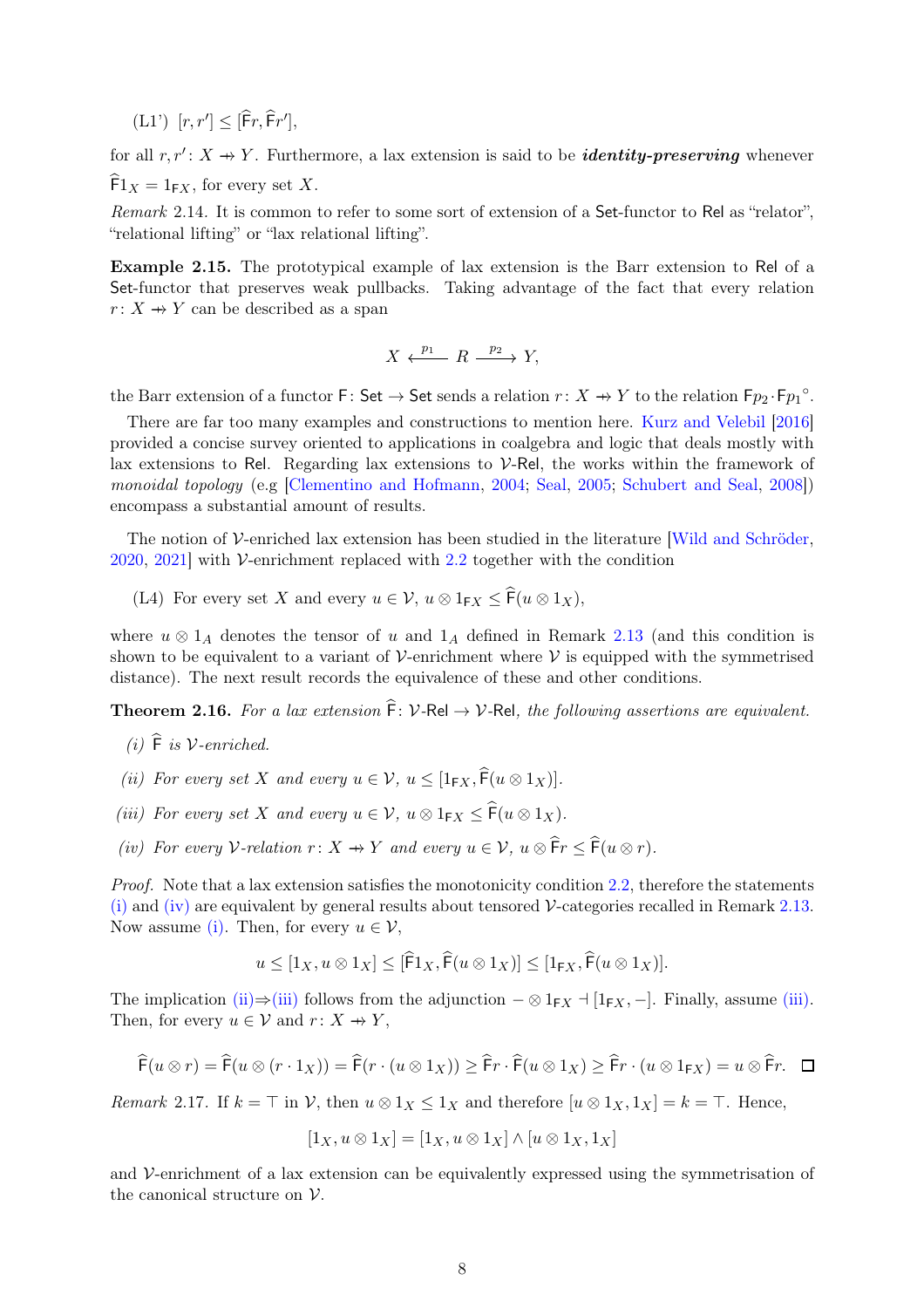*Remark* 2.18. For the quantale  $[0, 1]$  of Example [2.2](#page-2-1)[\(2c\)](#page-2-2), [Wild and Schröder](#page-24-2) [\[2020\]](#page-24-2) prove the equivalence [\(i\)](#page-7-0) $\Leftrightarrow$ [\(iii\)](#page-7-3) of Theorem [2.16,](#page-7-4) but with non-expansiveness of [\(2.i\)](#page-6-3) defined with respect to the symmetric Euclidean metric on [0,1] and with  $\Delta_{\varepsilon,X}$  denoting  $\varepsilon \otimes 1_X$ . Since this quantale is integral, Remark [2.17](#page-7-5) ensures that this is equivalent to considering the asymmetric distance.

Lax extensions preserve composites of  $\mathcal V$ -relations and functions strictly.

<span id="page-8-1"></span><span id="page-8-0"></span>**Proposition 2.19.** Let  $f: X \to Y$ ,  $g: W \to Z$  be functions, and  $s: Y \to Z$  a V-relation. Then,

- $\hat{F}(s \cdot f) = \hat{F}_s \cdot \hat{F}_s = \hat{F}_s \cdot F_f$
- 2.  $\widehat{\mathsf{F}}(g^{\circ} \cdot s) = \widehat{\mathsf{F}}(g^{\circ}) \cdot \widehat{\mathsf{F}} s = (\mathsf{F} g)^{\circ} \cdot \widehat{\mathsf{F}} s.$

Proof. See, for example, [\[Hofmann et al.](#page-23-0), [2014,](#page-23-0) Proposition III.1.4.4].

<span id="page-8-2"></span>**Proposition 2.20.** Let  $\hat{F}$ : V-Rel  $\rightarrow$  V-Rel be a lax functor. Then, both conditions of Proposi-tion [2.19](#page-8-0) are equivalent. If  $\widehat{F}$  satisfies them, then  $\widehat{F}$  is a lax extension.

 $\Box$ 

 $\Box$ 

Proof. See, for example, [\[Hofmann et al.](#page-23-0), [2014,](#page-23-0) Proposition III.1.4.3].

A morphism of lax extensions  $\alpha: (G,\widehat{G}) \to (F,\widehat{F})$  is a natural transformation  $\alpha: G \to F$ that is oplax as a transformation  $\alpha: \widehat{G} \to \widehat{F}$ ; that is, for every  $r : X \to Y$ ,

$$
\alpha_Y \cdot \widehat{\mathsf{G}}r \leq \widehat{\mathsf{F}}r \cdot \alpha_X.
$$

When no ambiguities arise, we simply write  $\alpha: \widehat{G} \to \widehat{F}$ .

Disregarding size constraints, lax extensions and their morphisms form a category which is topological over the category of endofunctors on Set [\[Schubert and Seal](#page-24-9), [2008,](#page-24-9) Remark 3.5]. Given a family of natural transformations  $\alpha = (\alpha_i : \mathsf{F} \to \mathsf{F}_i)_{i \in I}$  where each  $\mathsf{F}_i$  carries a lax extension  $\mathsf{F}_i$  to V-Rel, the *initial extension*  $\mathsf{F}_\alpha$  is defined by

$$
\widehat{\mathsf{F}}_{\alpha}r = \bigwedge_{i \in I} \alpha_Y^{\circ} \cdot \widehat{\mathsf{F}}_i r \cdot \alpha_X,
$$

for every  $r: X \rightarrow Y$ . In particular, the supremum and infimum over a class of lax extensions of a functor  $F: Set \rightarrow Set$  is a lax extension of F.

Every lax extension has a dual as introduced by [Seal](#page-24-8) [\[2005\]](#page-24-8). The dual lax extension  $\hat{F}$ °:  $V$ -Rel  $\to V$ -Rel of a lax extension  $\hat{F}$ :  $V$ -Rel  $\to V$ -Rel is the lax extension of F: Set  $\to$  Set that is defined by the assignment

$$
r \longmapsto \widehat{\mathsf{F}}(r^{\circ})^{\circ}.
$$

Notably, this means that we can symmetrise lax extensions. The *symmetrisation*  $\widehat{F}^s \colon \mathcal{V}\text{-}\mathsf{Rel} \to$ V-Rel of a lax extension  $\hat{F}: V$ -Rel  $\rightarrow V$ -Rel is the lax extension obtained as the infimum between  $\widehat{F}$  and  $\widehat{F}^\circ$ .

Finally, an important application of lax extensions of a functor F: Set  $\rightarrow$  Set to V-Rel is to construct liftings of F to  $\mathcal V$ -Cat; that is endofunctors on  $\mathcal V$ -Cat that render commutative the diagram below, where the vertical arrows represent the forgetful functor.



The lifting  $\hat{F}$ : V-Cat  $\rightarrow$  V-Cat induced by a lax extension  $\hat{F}$ : V-Rel  $\rightarrow$  V-Rel sends a V-category  $(X, a)$  to the V-category  $(FX, \widehat{F}a)$ .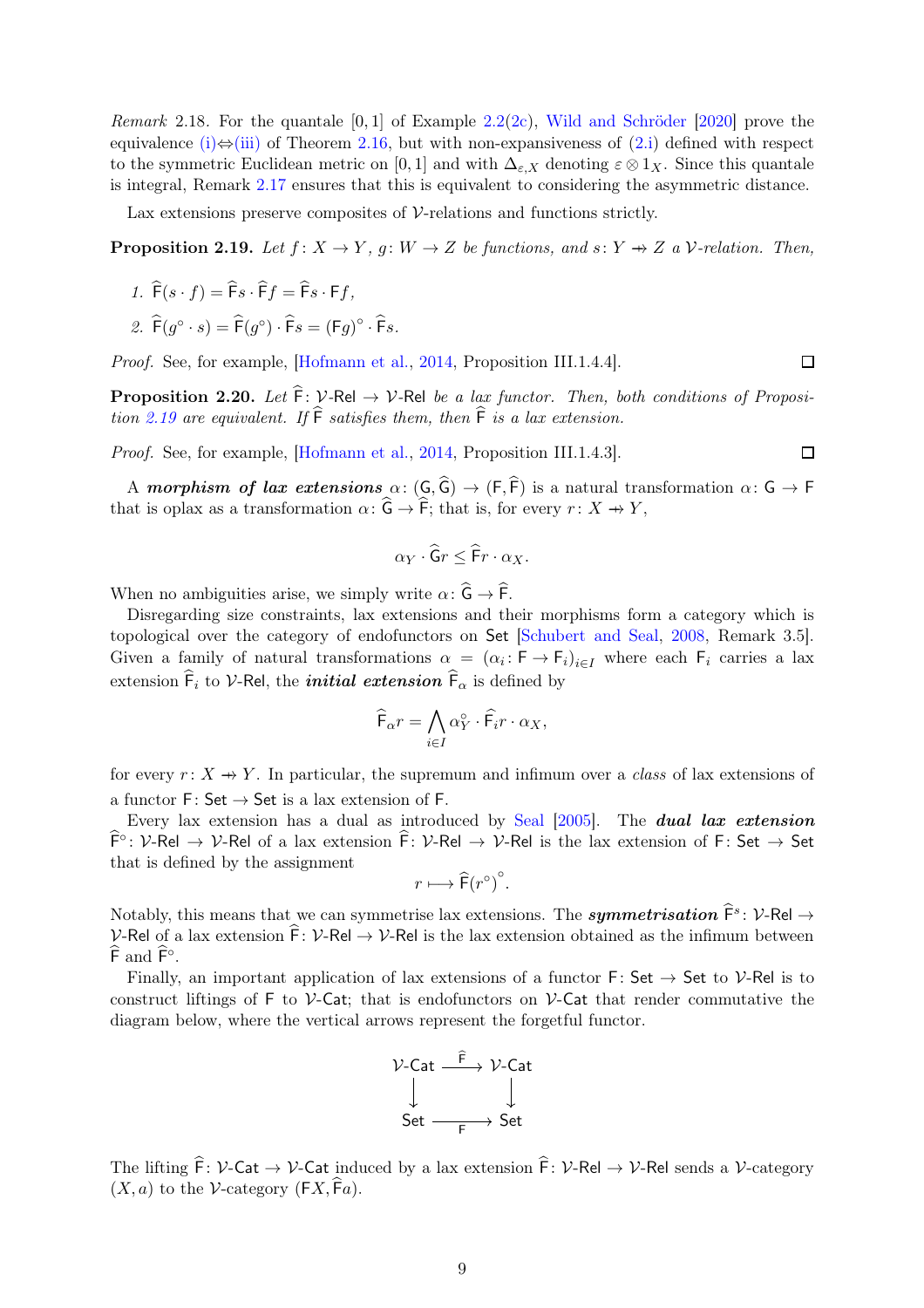#### 2.3 Predicate liftings

Given a cardinal  $\kappa$ , a  $\kappa$ -ary **predicate lifting** of a functor F: Set  $\rightarrow$  Set is a natural transformation

$$
\mu\colon \mathsf{P}_{\mathcal{V}^{\kappa}}\longrightarrow \mathsf{P}_{\mathcal{V}}\mathsf{F},
$$

where, for a set I,  $P_{\mathcal{V}^I}$ : Set<sup>op</sup>  $\rightarrow$  Set denotes the functor

Set
$$
(-, \mathcal{V}^I)
$$
: Set<sup>op</sup>  $\rightarrow$  Set.

We say that  $\mu: P_{\mathcal{V}^k} \to P_{\mathcal{V}}F$  is *monotone* if every component of  $\mu$  is a monotone map, and  $V$ -enriched if every component is a  $V$ -functor.

Remark 2.21. The Yoneda lemma tells us that a natural transformation  $\mu: \mathsf{P}_{\mathcal{V}^{\kappa}} \to \mathsf{P}_{\mathcal{V}}\mathsf{F}$  is completely determined by its action on the identity map on  $\mathcal{V}^{\kappa}$ , in particular, the collection of all natural transformation of type  $P_{\mathcal{V}^{\kappa}} \to P_{\mathcal{V}}F$  is a set. With  $\mu$  denoting the resulting morphism of type  $\mathsf{F} \mathcal{V}^{\kappa} \to \mathcal{V}$ , then  $\mu_X \colon \mathsf{P}_{\mathcal{V}^{\kappa}} X \to \mathsf{P}_{\mathcal{V}} \mathsf{F} X$  is given by the map

$$
f \longmapsto \mu \cdot \mathsf{F} f.
$$

Examples 2.22. Predicate liftings are instrumental in coalgebraic logic (e.g [\[Pattinson](#page-24-10), [2004](#page-24-10); [Schröder,](#page-24-11) [2008](#page-24-11); [Cîrstea et al.,](#page-23-2) [2011\]](#page-23-2)). The paradigmatic examples of predicate liftings are motivated by Kripke semantics of modal logic. Coalgebras of the covariant powerset functor P: Set  $\rightarrow$  Set correspond precisely to Kripke frames. In coalgebraic modal logic, the Kripke semantics of the modal logic K is recovered by interpreting the modal operator  $\Diamond$  as the predicate lifting  $\Diamond: \mathsf{P}_2 \to \mathsf{P}_2\mathsf{P}$  whose X-component is defined by

$$
A \longmapsto \{ B \subseteq X \mid A \cap B \neq \varnothing \},
$$

or by interpreting the modal operator  $\Box$  as the predicate lifting  $\Box: \mathsf{P}_2 \to \mathsf{P}_2\mathsf{P}$  whose Xcomponent is defined by

$$
A \longmapsto \{ B \subseteq X \mid B \subseteq A \}.
$$

<span id="page-9-0"></span>Remark 2.23. Note that when talking about monotone or  $\mathcal V$ -enriched predicate liftings, instead of  $P_{\mathcal{V}^{\kappa}}: Set \to Set^{op}$  we actually consider the functors  $P_{\mathcal{V}^{\kappa}}: Set \to Pos^{op}$  and  $P_{\mathcal{V}^{\kappa}}: Set \to \mathcal{V}\text{-Cat}^{op}$ , respectively. Also note that these functors are part of an adjunction: in general, for a category A and an object A with powers in A, we have

Set 
$$
\xrightarrow[A(-, A)]{P_A} A^{op}.
$$

Moreover, for all functors  $G: Set \rightarrow A^{op}$  and  $F: Set \rightarrow Set$ , the adjunction above induces a bijection between natural transformations  $G \to P_A F$  and natural transformations  $F \to A(G, A)$ . In particular, a  $\kappa$ -ary predicate lifting  $\mu: \mathsf{P}_{\mathcal{V}^{\kappa}} \to \mathsf{P}_{\mathcal{V}}\mathsf{F}$  corresponds to a natural transformation

$$
\overline{\mu} \colon \mathsf{F} \longrightarrow \mathsf{A}(\mathsf{P}_{\mathcal{V}^{\kappa}}, \mathcal{V}).
$$

**Definition 2.24.** A collection  $M$  of predicate liftings is **separating** if the cone

$$
(\overline{\mu}_X \colon \mathsf{F} X \longrightarrow \mathsf{A}(\mathsf{P}_{\mathcal{V}^\kappa} X, \mathcal{V}))_{\mu \in M}
$$

is mono, for every set  $X$ .

Later we will see that collections of separating predicate liftings give rise to lax extensions with pleasant properties.

Remark 2.25. Remark [2.23](#page-9-0) above leads us to consider in the next sections the functor

$$
A(P_{\mathcal{V}^{\kappa}}, \mathcal{V})\colon \mathsf{Set} \longrightarrow \mathsf{Set}.
$$

For  $A =$  Set (respectively  $A =$  Pos) and  $V = 2$ , this is the generalised (monotone) neighborhood functor considered by [Marti and Venema](#page-24-0) [\[2015](#page-24-0)]. For  $\kappa = 1$ , [Schubert and Seal](#page-24-9) studied extensions of this functor to Rel and V-Rel [\[Schubert and Seal,](#page-24-9) [2008;](#page-24-9) [Seal,](#page-24-12) [2009](#page-24-12)].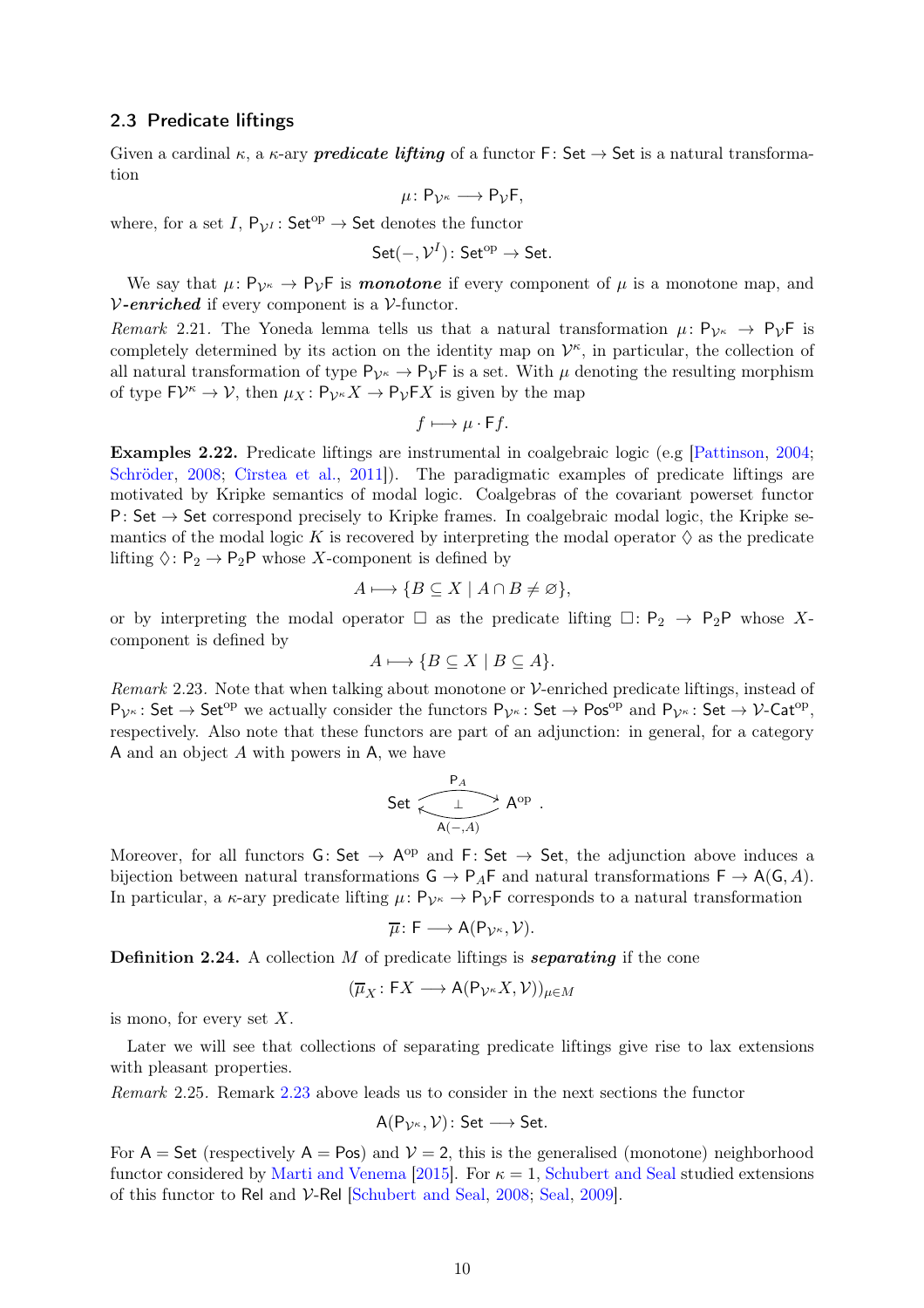## <span id="page-10-0"></span>3 From lax extensions to predicate liftings

In this section we relate lax extensions to predicate liftings. We take the position that the language of  $\mathcal V$ -relations is the natural language to express their interaction. Therefore, in order to construct predicate liftings from lax extensions, we begin by expressing predicate liftings in terms of  $\mathcal V$ -relations.

We recall that the category Set is cartesian closed. In particular, this means that for every set I, the evaluation map  $ev_I: \mathcal{V}^I \times I \to \mathcal{V}$ , which we think of as a  $\mathcal{V}\text{-relation ev}_I: \mathcal{V}^I \to I$  defined by  $ev_I(f, i) = f(i)$ , exhibits the function space  $\mathcal{V}^I$  as an exponential object. Therefore, for every set  $X$ , currying/uncurrying defines an isomorphism

$$
\mathcal{V}\text{-}Rel(X,I) \simeq Set(X,\mathcal{V}^I).
$$

We denote the right-adjunct of a V-relation  $r: X \to I$  by  $r^{\sharp}: X \to V^I$ , and the left-adjunct of a function  $f: X \to \mathcal{V}^I$  by  $f^{\flat}: X \to I$ .

Remark 3.1. For every V-relation  $r: X \to I$ , the universal property of  $ev_I: \mathcal{V}^I \times I \to \mathcal{V}$  interpreted in *V*-Rel implies  $r = \mathrm{ev}_I \cdot r^{\sharp}$ .

**Lemma 3.2.** Let V be a quantale and I a set. For all functions  $f: X \to Y$  and  $g: Y \to V^I$ ,

$$
(g \cdot f)^{\flat} = g^{\flat} \cdot f_{\circ}.
$$

*Proof.* Let  $x \in X$  and  $i \in I$ . Then, by definition,

$$
(g \cdot f)^{\flat}(x, i) = g \cdot f(x)(i) = g^{\flat}(f(x), i) = g^{\flat} \cdot f_{\circ}(x, i).
$$

In the sequel, given a functor F: Set  $\rightarrow$  Set and a cardinal  $\kappa$ , let  $\mathcal{V}\text{-}Rel_{\circ}(\mathsf{F}-,\kappa)$ : Set<sup>op</sup>  $\rightarrow$  Set denote the functor



The previous lemma together with the fact that Set is cartesian closed entails immediately the next result.

**Proposition 3.3.** For every set I and every functor  $F: Set \to Set$ , the functor  $P_{V^I}F: Set^{op} \to Set$ is isomorphic to the functor  $V\text{-}Rel_{\circ}(\mathsf{F}-, I)$ : Set<sup>op</sup>  $\rightarrow$  Set.

Therefore, from now on our main point of view is that a predicate lifting is a natural transformation  $V\text{-}Rel_{\circ}(-, \kappa) \rightarrow V\text{-}Rel_{\circ}(-, 1)$ , although to keep the notation simple we still write  $P_{\mathcal{V}^k} \to P_{\mathcal{V}}F$ . Now, it is easy to see that every lax extension induces natural transformations with the desired domain.

**Proposition 3.4.** Let  $\hat{F}$ : V-Rel  $\rightarrow$  V-Rel be a lax functor, and F: Set  $\rightarrow$  Set a functor. Then,  $\hat{F}$ is a lax extension of  $F$  if and only if  $\widehat{F}$  agrees with  $F$  on objects, and for every set I,  $\widehat{F}$  induces a natural transformation  $\widehat{F}_{-,I}$ :  $V\text{-}Rel_{\circ}(-, I) \rightarrow V\text{-}Rel_{\circ}(F-, FI)$ .

Proof. By Propositions [2.19\(](#page-8-0)[1\)](#page-8-1) and [2.20.](#page-8-2)

This description suggests that to construct  $\kappa$ -ary predicate liftings from a lax extension, we should construct natural transformations  $V\text{-}Rel_{\circ}(F-, F\kappa) \rightarrow V\text{-}Rel_{\circ}(F-, 1)$ . And, the Yoneda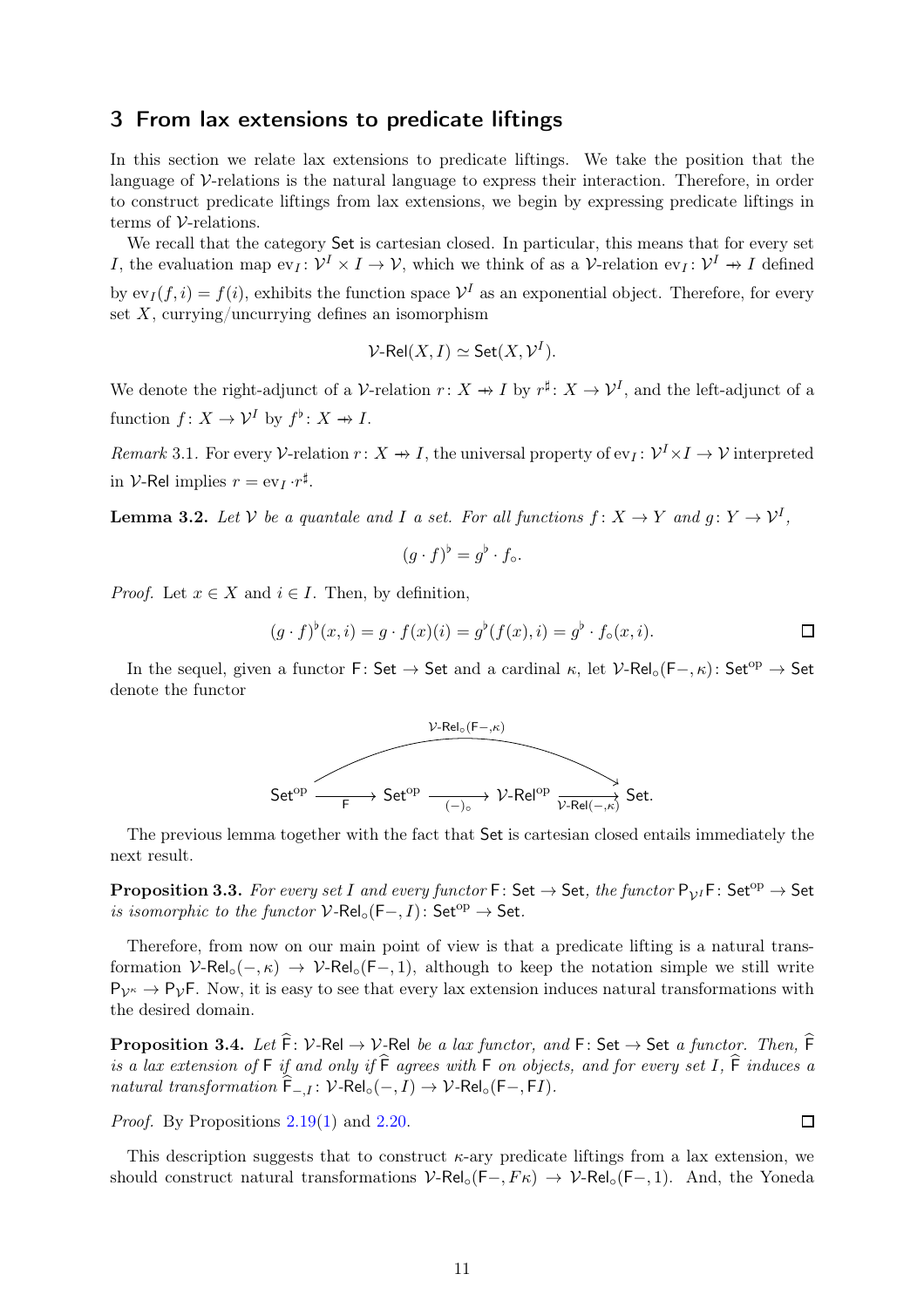lemma tells us that the easiest way to do so is to select a  $\mathcal V$ -relation  $\mathfrak r: \mathsf F\kappa \to 1$ . Then, each component of the resulting predicate lifting  $V\text{-}Rel_{\circ}(-, \kappa) \rightarrow V\text{-}Rel_{\circ}(F-, 1)$  is computed as

$$
f \longmapsto \mathfrak{r} \cdot \widehat{\mathsf{F}} f.
$$

This motivates our notion of predicate lifting induced by a lax extension, which, as we shall expl[ain at the end of this section, generalises the notion of](#page-23-3) Moss lifting [\[Leal,](#page-24-1) [2008;](#page-24-1) Kurz and Leal, [2009](#page-23-3); [Marti and Venema,](#page-24-0) [2015](#page-24-0)].

Definition 3.5. A predicate lifting  $\mu: P_{\mathcal{V}^{\kappa}} \to P_{\mathcal{V}}F$  is *induced by a lax extension*  $\widehat{F}: \mathcal{V}$ -Rel  $\to$ V-Rel whenever there exists a V-relation  $\mathfrak{r}$ :  $\mathfrak{F}_{\kappa} \to 1$  such that  $\mu(f) = \mathfrak{r} \cdot \widehat{\mathfrak{F}} f$ , for every V-relation f: X  $\rightarrow \kappa$ . If **r** is the converse of an element  $\mathfrak{k}: 1 \rightarrow F\kappa$ , then we say that  $\mu$  is a **Moss lifting** of  $\widehat{F}$ , and we emphasise this by using the notation  $\mu^{\mathfrak{k}} \colon P_{\mathcal{V}^{\kappa}} \to P_{\mathcal{V}}F$ .

Immediately from the definition we have:

**Proposition 3.6.** Let  $\hat{F}$ : V-Rel  $\rightarrow$  V-Rel be a lax extension. Every predicate lifting induced by  $\hat{F}$ is monotone. If  $\widehat{F}$  is V-enriched, then every Moss lifting of  $\widehat{F}$  is V-enriched.

Example 3.7. Consider the lax extension of the covariant powerset functor P: Set  $\rightarrow$  Set to Rel given by

$$
B(\mathsf{P}r)C \iff \forall c \in C, \exists b \in B, \, b \, r \, c.
$$

The unary Moss lifting of  $\hat{P}$  determined by the element  $1 \in \mathsf{P1}$  is the predicate lifting  $\Diamond : \mathsf{P}_{\mathcal{V}} \to$  $P_{\mathcal{V}}$ P whose X-component is defined by

$$
A \longmapsto \{ B \subseteq X \mid A \cap B \neq \varnothing \}.
$$

The Moss lifting of the dual extension of  $\widehat{P}$  determined by the element  $1 \in \mathsf{P}1$  is the predicate lifting  $\Box: \mathsf{P}_{\mathcal{V}} \to \mathsf{P}_{\mathcal{V}}\mathsf{P}$  whose X-component is computed as

$$
A \longmapsto \{ B \subseteq X \mid B \subseteq A \}.
$$

Note that in our new context the Yoneda lemma implies that  $\kappa$ -ary predicate liftings are completely determined by the image of the evaluation relation  $ev_{\kappa} : \mathcal{V}^{\kappa} \to \kappa$ .

<span id="page-11-4"></span>**Lemma 3.8.** Let  $\mu: P_{\mathcal{V}^k} \to P_{\mathcal{V}}F$  be a predicate lifting and  $\widehat{F}: \mathcal{V}$ -Rel  $\to \mathcal{V}$ -Rel a lax extension. Then the following are equivalent:

- <span id="page-11-1"></span><span id="page-11-0"></span>(i)  $\mu$  is induced by  $\widehat{F}$ ;
- <span id="page-11-2"></span>(ii)  $\mu(\mathrm{ev}_{\kappa}) = \mathfrak{r} \cdot \widehat{\mathsf{F}} \mathrm{ev}_{\kappa},$  for some  $\mathfrak{r} \colon \mathsf{F} \kappa \to 1$ ;

<span id="page-11-3"></span>
$$
(iii) \ \mu(\mathrm{ev}_{\kappa}) = \mu(1_{\kappa}) \cdot \widehat{\mathrm{F}} \,\mathrm{ev}_{\kappa};
$$

(iv)  $\mu(\mathrm{ev}_{\kappa}) = (\mu(\mathrm{ev}_{\kappa}) \bullet \widehat{\mathsf{F}} \mathrm{ev}_{\kappa}) \cdot \widehat{\mathsf{F}} \mathrm{ev}_{\kappa}$ .

*Proof.* Let  $f: X \to \kappa$  be a V-relation.

- $(i) \Rightarrow (ii)$  $(i) \Rightarrow (ii)$  $(i) \Rightarrow (ii)$  By definition.
- $(ii) \Rightarrow (iii) \mu(\mathrm{ev}_{\kappa}) = \mathfrak{r} \cdot \hat{\mathsf{F}} \cdot \mathrm{ev}_{\kappa} = \mathfrak{r} \cdot \hat{\mathsf{F}} \cdot \hat{\mathsf{F}} \cdot \mathrm{ev}_{\kappa} = \mu(1_{\kappa}) \cdot \hat{\mathsf{F}} \cdot \mathrm{ev}_{\kappa}$  $(ii) \Rightarrow (iii) \mu(\mathrm{ev}_{\kappa}) = \mathfrak{r} \cdot \hat{\mathsf{F}} \cdot \mathrm{ev}_{\kappa} = \mathfrak{r} \cdot \hat{\mathsf{F}} \cdot \hat{\mathsf{F}} \cdot \mathrm{ev}_{\kappa} = \mu(1_{\kappa}) \cdot \hat{\mathsf{F}} \cdot \mathrm{ev}_{\kappa}$  $(ii) \Rightarrow (iii) \mu(\mathrm{ev}_{\kappa}) = \mathfrak{r} \cdot \hat{\mathsf{F}} \cdot \mathrm{ev}_{\kappa} = \mathfrak{r} \cdot \hat{\mathsf{F}} \cdot \hat{\mathsf{F}} \cdot \mathrm{ev}_{\kappa} = \mu(1_{\kappa}) \cdot \hat{\mathsf{F}} \cdot \mathrm{ev}_{\kappa}$  $(ii) \Rightarrow (iii) \mu(\mathrm{ev}_{\kappa}) = \mathfrak{r} \cdot \hat{\mathsf{F}} \cdot \mathrm{ev}_{\kappa} = \mathfrak{r} \cdot \hat{\mathsf{F}} \cdot \hat{\mathsf{F}} \cdot \mathrm{ev}_{\kappa} = \mu(1_{\kappa}) \cdot \hat{\mathsf{F}} \cdot \mathrm{ev}_{\kappa}$ .
- [\(iii\)](#page-11-2)  $\Rightarrow$  [\(iv\)](#page-11-3) By adjointness, the assumption implies that  $\mu(1_{\kappa}) \leq \mu(\mathrm{ev}_{\kappa}) \leftarrow \widehat{F} \mathrm{ev}_{\kappa}$ , so we obtain  $\mu(\text{ev}_{\kappa}) = \mu(1_{\kappa}) \cdot \hat{F} \text{ev}_{\kappa} \leq (\mu(\text{ev}_{\kappa}) \cdot \hat{F} \text{ev}_{\kappa}) \cdot \hat{F} \text{ev}_{\kappa} \leq \mu(\text{ev}_{\kappa}).$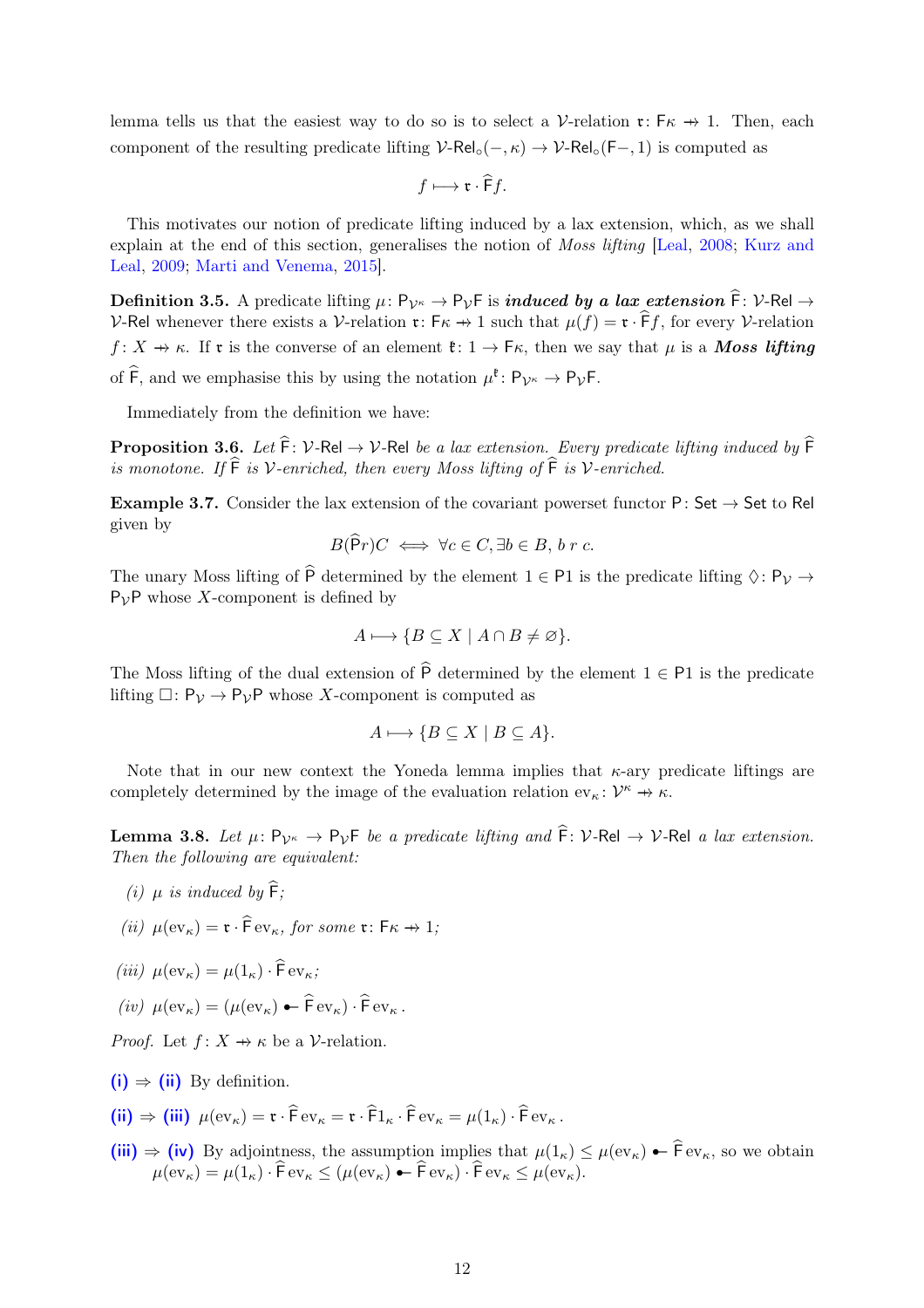$(iv) \Rightarrow (i)$  $(iv) \Rightarrow (i)$  $(iv) \Rightarrow (i)$  Put  $\mathfrak{r} = \mu(\mathrm{ev}_{\kappa}) - \hat{\mathfrak{f}} \mathrm{ev}_{\kappa}$ . Then, since  $\mu$  is a natural transformation,

$$
\mu(f) = \mu(\text{ev}_{\kappa} \cdot f^{\sharp}) = \mu(\text{ev}_{\kappa}) \cdot \text{F} f^{\sharp}
$$
  
=  $\mathfrak{r} \cdot \widehat{\text{F}} \text{ev}_{\kappa} \cdot \text{F} f^{\sharp} = \mathfrak{r} \cdot \widehat{\text{F}} f.$ 

From the calculation in the last step of the above proof, we obtain that a  $\kappa$ -ary predicate lifting induced by a lax extension is completely determined by its action on the identity  $\mathcal{V}$ relation  $1_{\kappa} : \kappa \to \kappa$ :

<span id="page-12-1"></span>**Theorem 3.9.** A predicate lifting  $\mu: P_{\mathcal{V}^{\kappa}} \to P_{\mathcal{V}}F$  is induced by a lax extension  $\widehat{F}: \mathcal{V}$ -Rel  $\to \mathcal{V}$ -Rel if and only if it is defined by the assignment

$$
f \longmapsto \mu(1_{\kappa}) \cdot \widehat{\mathsf{F}}(f).
$$

Corollary 3.10. A predicate lifting  $\mu: P_{\mathcal{V}^{\kappa}} \to P_{\mathcal{V}}F$  is induced by a lax extension  $\widehat{F}: \mathcal{V}$ -Rel  $\to$ V-Rel if and only if for every relation  $r: X \rightarrow Y$  and every function  $g: \kappa \rightarrow Y$ ,

$$
\mu(g^{\circ}\cdot r)=\mu(g^{\circ})\cdot\widehat{\mathsf{F}}r.
$$

The following result allows us to express  $\kappa$ -ary predicate liftings induced by lax extensions using the structure of the V-category  $(\mathcal{V}^{\kappa})^{\text{op}}$ .

<span id="page-12-0"></span>**Proposition 3.11.** Let  $\hat{F}$ : V-Rel  $\rightarrow$  V-Rel be a lax extension, and  $\mu$ :  $P_{\mathcal{V}^{\kappa}} \rightarrow P_{\mathcal{V}}F$  a predicate lifting of  $\hat{\mathsf{F}}$ . Let  $h: \mathcal{V}^{\kappa} \to \mathcal{V}^{\kappa}$  denote the structure of the V-category  $(\mathcal{V}^{\kappa})^{\mathrm{op}}$ . Then,

$$
\mu(\mathrm{ev}_{\kappa}) = \mu(1_{\kappa}) \cdot (\mathrm{F1}_{\kappa}^{\sharp})^{\circ} \cdot \widehat{\mathrm{F}}h.
$$

*Proof.* Observe that  $ev_{\kappa} = (1^{\sharp}_{\kappa})^{\circ} \cdot h$ .

Lemma [3.8](#page-11-4) expresses the fact that the predicate liftings induced by a lax extension  $\hat{\mathsf{F}}\colon \mathcal{V}\text{-}\mathsf{Rel} \to$  $V$ -Rel are determined by the fixed points of the monotone map

$$
(-\leftarrow \widehat{\mathsf{F}} \,\mathrm{ev}_{\kappa}) \cdot \widehat{\mathsf{F}} \,\mathrm{ev}_{\kappa} \colon \mathcal{V}\text{-}\mathsf{Rel}(\mathsf{F}\mathcal{V}^{\kappa},1) \longrightarrow \mathcal{V}\text{-}\mathsf{Rel}(\mathsf{F}\mathcal{V}^{\kappa},1),
$$

which are precisely the V-relations that can be factorised as  $\mathfrak{r} \cdot \widehat{F}$  ev<sub> $\kappa$ </sub>, for some V-relation  $\mathfrak{r} \colon F \kappa \to \infty$ 1. Therefore, the least fixed point is obtained by composing the V-relation  $\widehat{F}$  ev<sub> $\kappa$ </sub>:  $FV^{\kappa} \to F\kappa$  with the V-relation  $\perp_{F_{\kappa,1}}: F_{\kappa} \to 1$ , the constant function into  $\perp$ . The corresponding  $\kappa$ -ary predicate lifting sends a V-relation  $f: X \to \kappa$  to the V-relation  $\perp_{\mathsf{F}X,1} : \mathsf{F}X \to 1$ , the constant function into ⊥. This is the smallest predicate lifting with respect to the pointwise order of  $\kappa$ -ary predicate liftings that is defined by

$$
\mu \le \mu' \iff \forall f \colon X \to \kappa, \, \mu(f) \le \mu'(f).
$$

Similarly, the greatest fixed point is attained by composing the V-relation  $\widehat{F}ev_{\kappa} : FV^{\kappa} \to F\kappa$ with the V-relation  $\top_{F_{\kappa}}$ , the constant function into ⊤. However, the greatest predicate lifting induced by a lax extension is not necessarily the greatest predicate lifting.

Example 3.12. Consider the identity functor  $1_{\text{Rel}}$ : Rel  $\rightarrow$  Rel which is a lax extension to Rel of the identity functor  $1_{Set}$ : Set  $\rightarrow$  Set. Then, the greatest unary predicate lifting of  $1_{Set}$  induced by  $1_{\text{Rel}}$  is the identity natural transformation  $P_2 \rightarrow P_2$ , while the greatest unary predicate lifting of 1<sub>Set</sub> sends a relation  $X \rightarrow 1$  to the relation to the greatest relation from X to 1.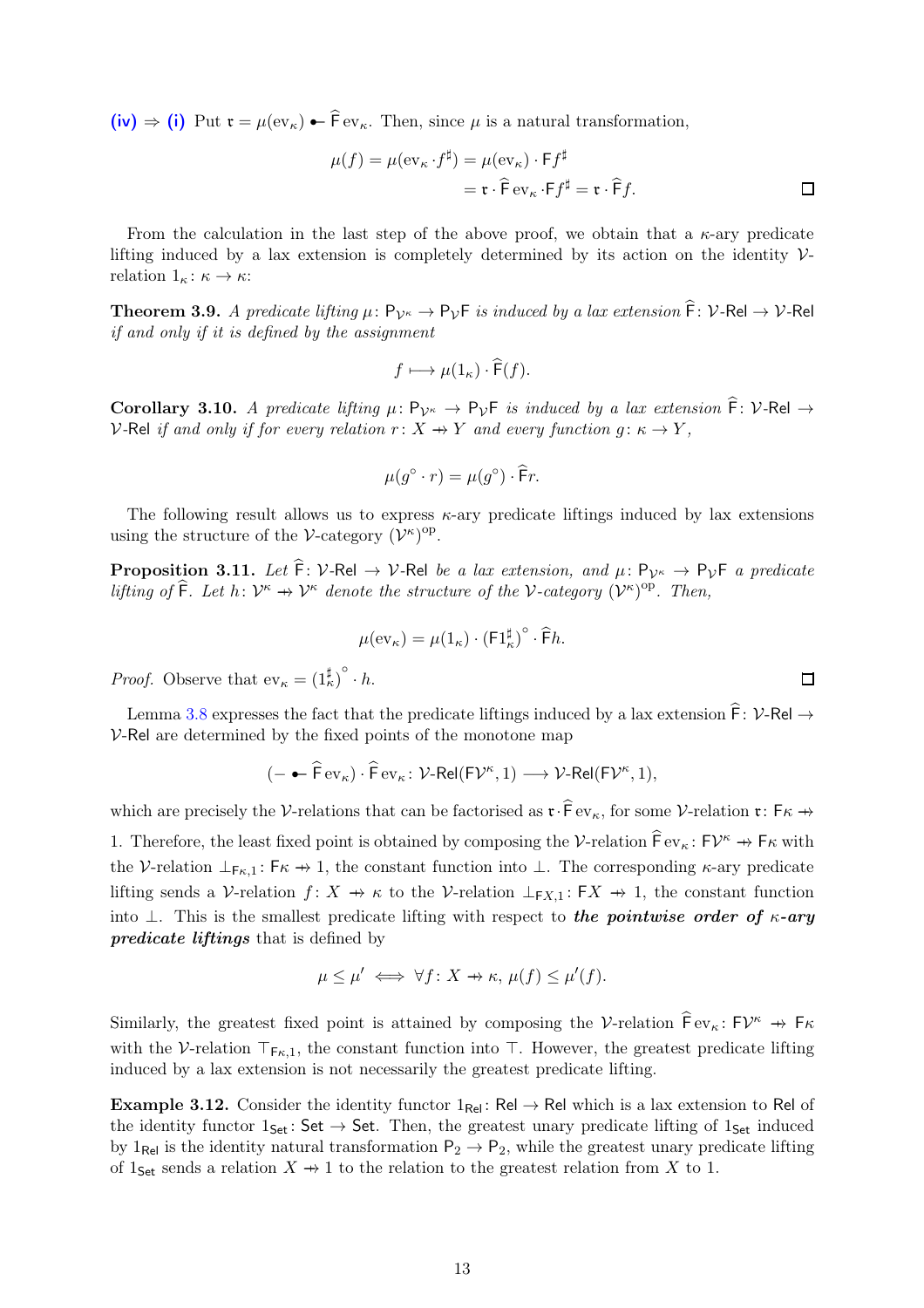The definition of Moss lifting of a lax extension used in the literature is seemingly different from the one presented here (e.g. [\[Leal,](#page-24-1) [2008](#page-24-1); [Kurz and Leal](#page-23-3), [2009](#page-23-3); [Marti and Venema](#page-24-0), [2015](#page-24-0); [Wild and Schröder](#page-24-2), [2020](#page-24-2)]). To conclude this section, we show that both definitions are computed in the same way.

We recall that every accessible Set-functor admits a presentation (e.g.  $\vert$ Adámek et al., [2010](#page-23-7), Proposition 3.9 and Theorem [5.3\)](#page-21-0) as follows. A  $\lambda$ -ary presentation of a  $\lambda$ -accessible functor F: Set  $\rightarrow$  Set consists of a set  $\Sigma$ , a signature of operations with arity less than  $\lambda$ , and for each operation  $\sigma \in \Sigma$  of arity  $\kappa$ , a natural transformation  $\sigma: (-)^{\kappa} \to F$ , such that, for every  $X \in$  Set, the cocone  $(\sigma_X : X^{\kappa} \to FX)_{\sigma \in \Sigma}$  is epi. Furthermore, every functor F: Set  $\to$  Set has a λ-accessible subfunctor  $\mathsf{F}_\lambda$ : Set → Set (e.g. [\[Adámek et al.](#page-23-7), [2010\]](#page-23-7)) that maps a set X to the set

$$
\mathsf{F}_{\lambda}X=\bigcup\{\mathsf{F}i[\mathsf{F}Y]\mid i\colon Y\to X\text{ is a set inclusion and }|Y|<\lambda\}.
$$

The notio[n of Moss lifting of a lax extension](#page-24-0)  $\hat{F}$ : V-Rel  $\rightarrow$  V-Rel was introduced by Marti and Venema [\[2015](#page-24-0)]. They think of predicate liftings of a functor  $\mathsf{F}:\mathsf{Set}\to\mathsf{Set}$  as natural transformations

$$
(\mathsf{P}_{\mathcal{V}})^n \longrightarrow \mathsf{P}_{\mathcal{V}}\mathsf{F},
$$

where *n* is a natural number and  $(P_v)^n$  denotes the *n*-fold product of  $P_v$ . Then, given a lax extension  $\widehat{F}$ : V-Rel  $\rightarrow$  V-Rel and a finitary presentation of  $F_\omega$  with signature  $\Sigma$ , each n-ary  $\sigma \in \Sigma$ induces a *n*-ary predicate lifting of  $F - a$  Moss lifting — whose X-component is defined by the assignment

$$
(f_1,\ldots,f_n)\longmapsto (\mathfrak{x}\mapsto \widehat{\mathsf{F}}(\mathrm{ev}_X\circ)(\mathfrak{x},\sigma_{\mathsf{P}_\mathcal{V} X}(f_1,\ldots,f_n)).
$$

Of course, the functors  $P_{\mathcal{V}^k}$  and  $(P_{\mathcal{V}})^k$  are isomorphic, and the next proposition shows that both definitions of Moss lifting agree.

**Proposition 3.13.** Let  $\hat{F}$ : V-Rel  $\rightarrow$  V-Rel be a lax extension of a functor F: Set  $\rightarrow$  Set,  $\Sigma$ the signature of a  $\lambda$ -ary presentation of  $\mathsf{F}_{\lambda}$ , and  $\kappa$  a cardinal. Let  $\sigma: (-)^{\kappa} \to \mathsf{F}_{\lambda} \to \mathsf{F}$  be the natural transformation induced by a  $\kappa$ -ary operation symbol  $\sigma \in \Sigma$ . Then, for every V-relation  $f: X \rightarrow \kappa$ .

$$
\mu^{\sigma_{\kappa}(1_{\kappa})}(f) = \sigma_{P_{\mathcal{V}}X}(\ulcorner f \urcorner)^{\circ} \cdot \widehat{\mathsf{F}}(\mathrm{ev}^{\circ}),
$$

where  $\ulcorner f \urcorner$  represents the V-relation f as a function of type  $\kappa \to \mathsf{P}_\mathcal{V} X$ .

*Proof.* Note that by definition of  $ev_X^{\circ}$ ,  $f = \int f^{0} \cdot ev_X^{\circ}$ . Hence,  $\hat{F}f = F \int f^{0} \cdot \hat{F}(ev^{\circ})$ . Moreover,  $\int f^{\pi \kappa}(1_{\kappa}) = \int f^{\pi}$  by definition of the functor  $\left(-\right)^{\kappa}$ : Set  $\rightarrow$  Set; or with  $\mathrm{id}_{\kappa}: 1 \rightarrow \kappa^{\kappa}$  denoting the function that select the identity morphism on  $\kappa$ ,  $f^{k} \cdot id_{\kappa} = f^{k}$ . Therefore, since  $\sigma : (-)^{\kappa} \to F$ is a natural transformation,

$$
\mu^{\sigma_{\kappa}(1_{\kappa})}(f) = id_{\kappa}^{\circ} \cdot \sigma_{\kappa}^{\circ} \cdot \widehat{F}f
$$
  
\n
$$
= id_{\kappa}^{\circ} \cdot \sigma_{\kappa}^{\circ} \cdot F^{\cdot} f^{\cdot \circ} \cdot \widehat{F}(ev_{X}^{\circ})
$$
  
\n
$$
= id_{\kappa}^{\circ} \cdot f^{\cdot \kappa \circ} \cdot \sigma_{\mathsf{P}_{\mathcal{V}}X}^{\circ} \cdot \widehat{F}(ev_{X}^{\circ})
$$
  
\n
$$
= \sigma_{\mathsf{P}_{\mathcal{V}}X}(\ulcorner f^{\cdot}\urcorner)^{\circ} \cdot \widehat{F}(ev_{X}^{\circ}).
$$

Therefore, κ-ary Moss lifting are constructed in a very simple way. From the usual point of view, a Moss lifting  $\mu^{\ell} \colon \mathsf{P}_{\mathcal{V}^{\kappa}} \to \mathsf{P}_{\mathcal{V}}\mathsf{F}$  of a lax extension  $\widehat{\mathsf{F}} \colon \mathcal{V}\text{-}\mathsf{Rel} \to \mathcal{V}\text{-}\mathsf{Rel}$  is just a map that sends a function  $f: X \to \mathcal{V}^{\kappa}$  to the function  $\widehat{F}f^{\flat}(-, \mathfrak{k}): FX \to \mathcal{V}$  defined by

$$
\mathfrak{x}\longmapsto \widehat{\mathsf{F}}f^{\flat}(\mathfrak{x},\mathfrak{k}).
$$

Note that [Marti and Venema](#page-24-0) [\[2015\]](#page-24-0) consider that  $\mathfrak{k}$  is an element of  $\mathsf{F}_{\omega} \kappa \subseteq \mathsf{F} \kappa$ . In terms of maps of type  $F\mathcal{V}^{\kappa} \to \mathcal{V}$ , Proposition [3.11](#page-12-0) tells us that  $\mu^{\mathfrak{k}}$  is determined by the map  $\mu(1_{\mathcal{V}^{\kappa}}): F\mathcal{V}^{\kappa} \to \mathcal{V}$ defined by

$$
\mathfrak{x}\longmapsto \widehat{\mathsf{F}}h(\mathfrak{x},\mathsf{F}1^{\sharp}_{\kappa}(\mathfrak{k})),
$$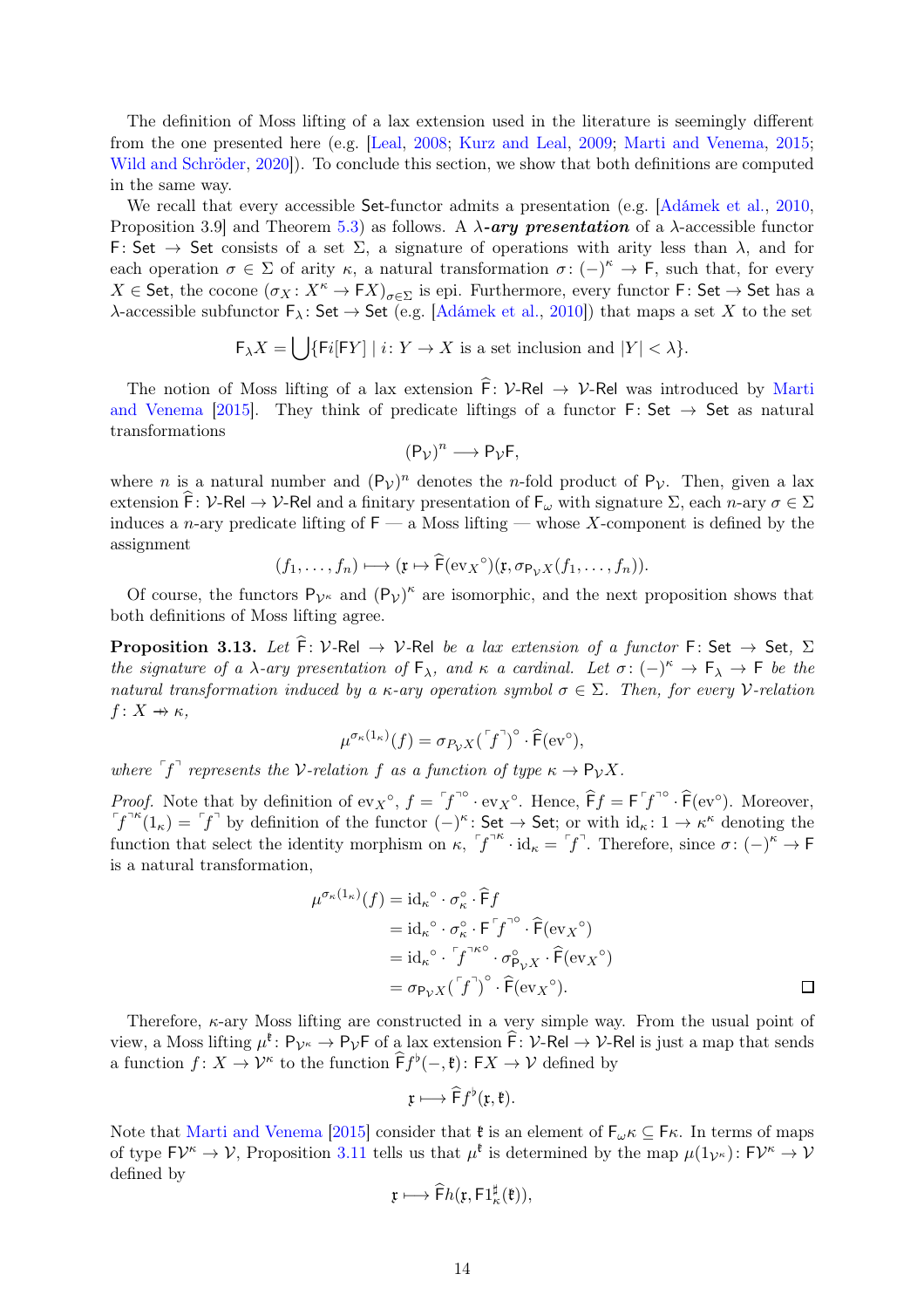where  $h: \mathcal{V}^{\kappa} \to \mathcal{V}^{\kappa}$  is the structure of the V-category  $(\mathcal{V}^{\kappa})^{\text{op}}$  (see Remark [2.12\)](#page-6-0). In other words,  $\kappa$ -ary Moss liftings correspond precisely to the representable V-functors  $(FV^{\kappa}, \hat{F}h) \to V^{\text{op}}$  with representing objects in the image of the map  $\mathsf{F1}^\sharp_\kappa : \mathsf{F}\kappa \to \mathsf{F}\mathcal{V}^\kappa$ .

## <span id="page-14-0"></span>4 From predicate liftings to lax extensions

The main goal of this section is to provide a way to construct lax extensions to  $\mathcal{V}$ -Rel from predicate liftings, and to understand which lax extensions arise in such way. The first task has already been accomplished by [Wild and Schröder](#page-24-2) [\[2020](#page-24-2), [2021](#page-24-3)]. In the following, we describe the Kantorovich extension of a collection of monotone predicate liftings [\[Wild and Schröder](#page-24-2), [2020](#page-24-2), [2021\]](#page-24-3), but completely from the point of view of V-relations. Given a functor F: Set  $\rightarrow$  Set and a predicate lifting  $\mu: \mathsf{P}_{\mathcal{V}^{\kappa}} \to \mathsf{P}_{\mathcal{V}}\mathsf{F}$ , this perspective makes it intuitive to construct a V-relation  $\mathsf{F} X \dashrightarrow \mathsf{F} Y$  from a V-relation  $r: X \dashrightarrow Y$ :



<span id="page-14-2"></span>**Theorem 4.1.** Let  $\mu: \mathsf{P}_{\mathcal{V}^{\kappa}} \to \mathsf{P}_{\mathcal{V}}\mathsf{F}$  be a  $\kappa$ -ary predicate lifting. For every V-relation  $r: X \to Y$ , consider the V-relation  $\widehat{F}^{\mu}r: FX \rightarrow FY$  given by

<span id="page-14-1"></span>
$$
\widehat{\mathsf{F}}^{\mu}r = \bigwedge_{g \colon Y \to \kappa} \mu(g) \to \mu(g \cdot r). \tag{4.1}
$$

If  $\mu$  is monotone, then the assignment  $r \mapsto \hat{F}r$  defines a lax extension  $\hat{F} \colon \mathcal{V}$ -Rel  $\to \mathcal{V}$ -Rel. which is V-enriched whenever  $\mu$  is V-enriched.

Proof. Let  $g: Y \to \kappa$ ,  $i: X \to \kappa$ ,  $h: Z \to \kappa$ ,  $r: X \to Y$  and  $s: Y \to Z$  be V-relations, and  $f: X \to Y$  a function.

[2.2](#page-6-1) Monotonicity follows immediately from the fact that

$$
\widehat{\mathsf{F}}^{\mu}(-)\colon \mathcal{V}\text{-}\mathsf{Rel}(X,Y)\longrightarrow \mathcal{V}\text{-}\mathsf{Rel}(\mathsf{F} X,\mathsf{F} Y)
$$

is a composite of monotone maps.

[2.2](#page-6-4) By definition, we have

$$
\widehat{F}^{\mu}s \le \mu(h) \rightarrow \mu(h \cdot s),
$$
  

$$
\widehat{F}^{\mu}r \le \mu(h \cdot s) \rightarrow \mu(h \cdot s \cdot r).
$$

Therefore, by Proposition [2.4](#page-4-2)[\(3\)](#page-4-3)

$$
\widehat{\mathsf{F}}^{\mu}s \cdot \widehat{\mathsf{F}}^{\mu}r \le \mu(h) \rightarrow \mu(h \cdot s \cdot r).
$$

**[2.2](#page-6-5)** First, observe that since  $\mu$  is a natural transformation, we obtain

$$
\mathsf{F}f \le \mu(g) \to \mu(g \cdot f).
$$

Second, note that because  $\mu$  is monotone and a natural transformation,

$$
\mu(i) \le \mu(i \cdot f^{\circ} \cdot f) = \mu(i \cdot f^{\circ}) \cdot \mathsf{F}f.
$$

Therefore, by applying Proposition [2.9,](#page-5-0)

$$
\mathsf{F}f^{\circ} \leq \mu(i) \to \mu(i \cdot f^{\circ}).
$$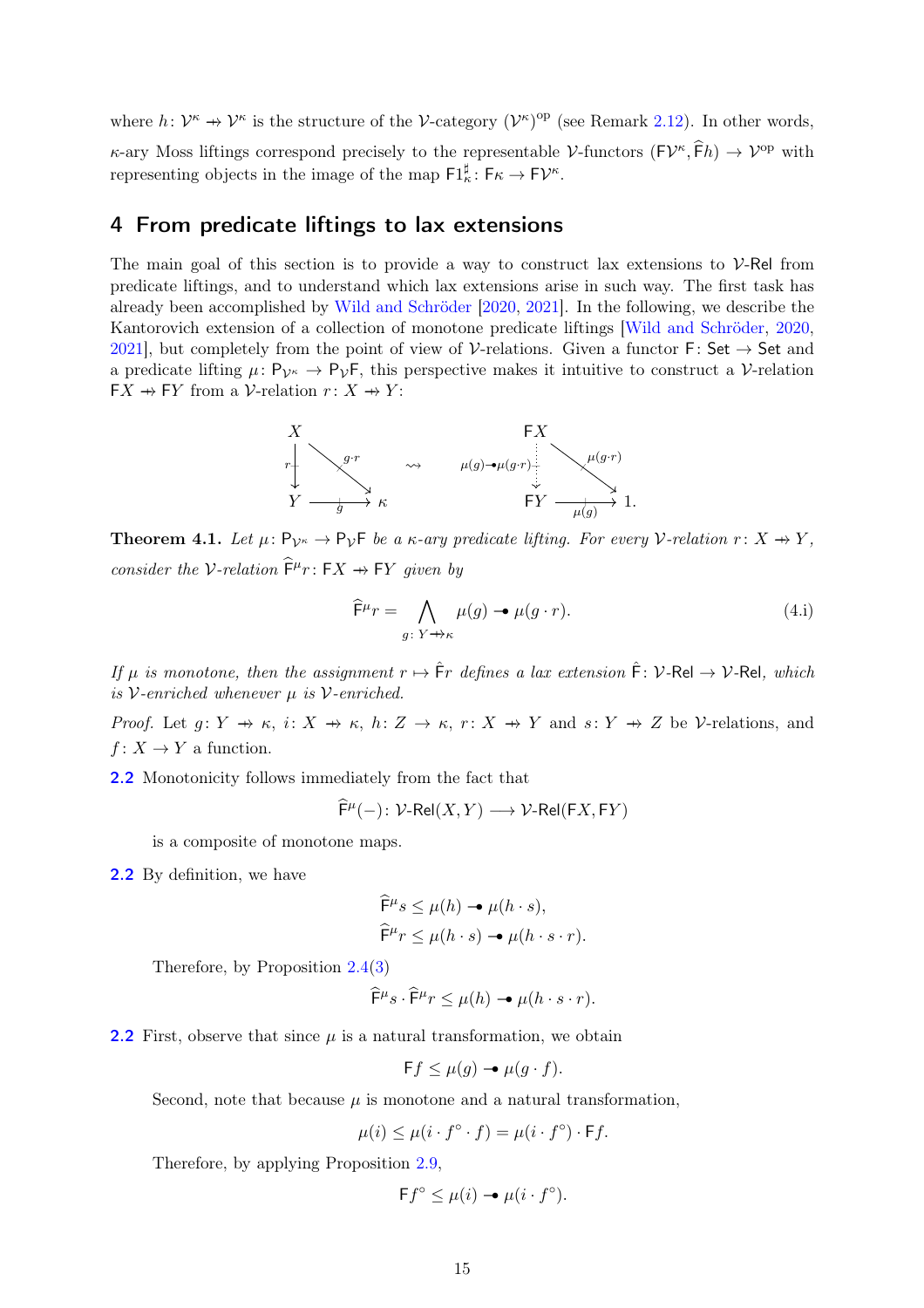The formula [4.i](#page-14-1) of Theorem [4.1](#page-14-2) is entailed by the view of predicate liftings as natural transformations of type  $V\text{-}Rel_{\circ}(-, \kappa) \rightarrow V\text{-}Rel_{\circ}(F-, 1)$ . By applying the involution on  $V\text{-}Rel$ , we could also think of predicate liftings as natural transformations  $V\text{-}Rel^{\circ}(\kappa, -) \to V\text{-}Rel^{\circ}(1, F-)$  between functors defined according to the schema



This point of view would lead us to the dual extension of [4.i.](#page-14-1)

**Proposition 4.2.** Let  $\mu$ :  $V$ -Rel<sub>○</sub> $(-, \kappa) \rightarrow V$ -Rel<sub>○</sub> $(F-, 1)$  be a predicate lifting and  $\bar{\mu}$ :  $V$ -Rel $\degree(\kappa, -) \rightarrow$  $V\text{-}Rel^{\circ}(1, F-)$  be the natural transformation defined by

$$
r \longmapsto \mu(r^{\circ})^{\circ}.
$$

Then,

$$
(\widehat{\mathsf{F}}^{\mu}r^{\circ})^{\circ} = \bigwedge_{f:\ \kappa \to X} \bar{\mu}(r \cdot f) \leftarrow \bar{\mu}(f).
$$

*Proof.* Taking into account that  $(-)^\circ$  preserves infima and Proposition [2.4\(](#page-4-2)[1\)](#page-4-4),

$$
(\widehat{\mathsf{F}}^{\mu}r^{\circ})^{\circ} = \bigwedge_{g \colon X \to \kappa} (\mu(g) \to \mu(g \cdot r^{\circ}))^{\circ}
$$

$$
= \bigwedge_{g \colon X \to \kappa} \mu(g \cdot r^{\circ})^{\circ} \bullet \mu(g)^{\circ}
$$

$$
= \bigwedge_{g \colon X \to \kappa} \bar{\mu}(r \cdot g^{\circ}) \bullet \bar{\mu}(g^{\circ})
$$

$$
= \bigwedge_{f \colon \kappa \to X} \bar{\mu}(r \cdot f) \bullet \bar{\mu}(f).
$$

**Definition 4.3.** Let F: Set  $\rightarrow$  Set be a functor, and M a class of monotone predicate liftings. The **Kantorovich** lax extension of  $F$  with respect to M is the lax extension

$$
\widehat{\mathsf F}^M=\bigwedge_{\mu\in M}\widehat{\mathsf F}^\mu.
$$

<span id="page-15-0"></span>**Examples 4.4.** Let  $V$  be a quantale.

- 1. The identity functor on  $V$ -Rel is the Kantorovich extension of the identity functor on Set with respect to the identity natural transformation  $P_{\mathcal{V}} \to P_{\mathcal{V}}$ .
- 2. The largest extension of a functor  $F: Set \to Set$  to  $\mathcal V$ -Rel arises as the Kantorovich extension of F with respect to the natural transformation  $\top: P_{\mathcal{V}} \to P_{\mathcal{V}}$ F that sends every map to the constant map ⊤; and also as the Kantorovich extension with respect to the natural transformation  $\bot: \mathsf{P}_{\mathcal{V}} \to \mathsf{P}_{\mathcal{V}}$  f that sends every map to the constant map  $\bot$ .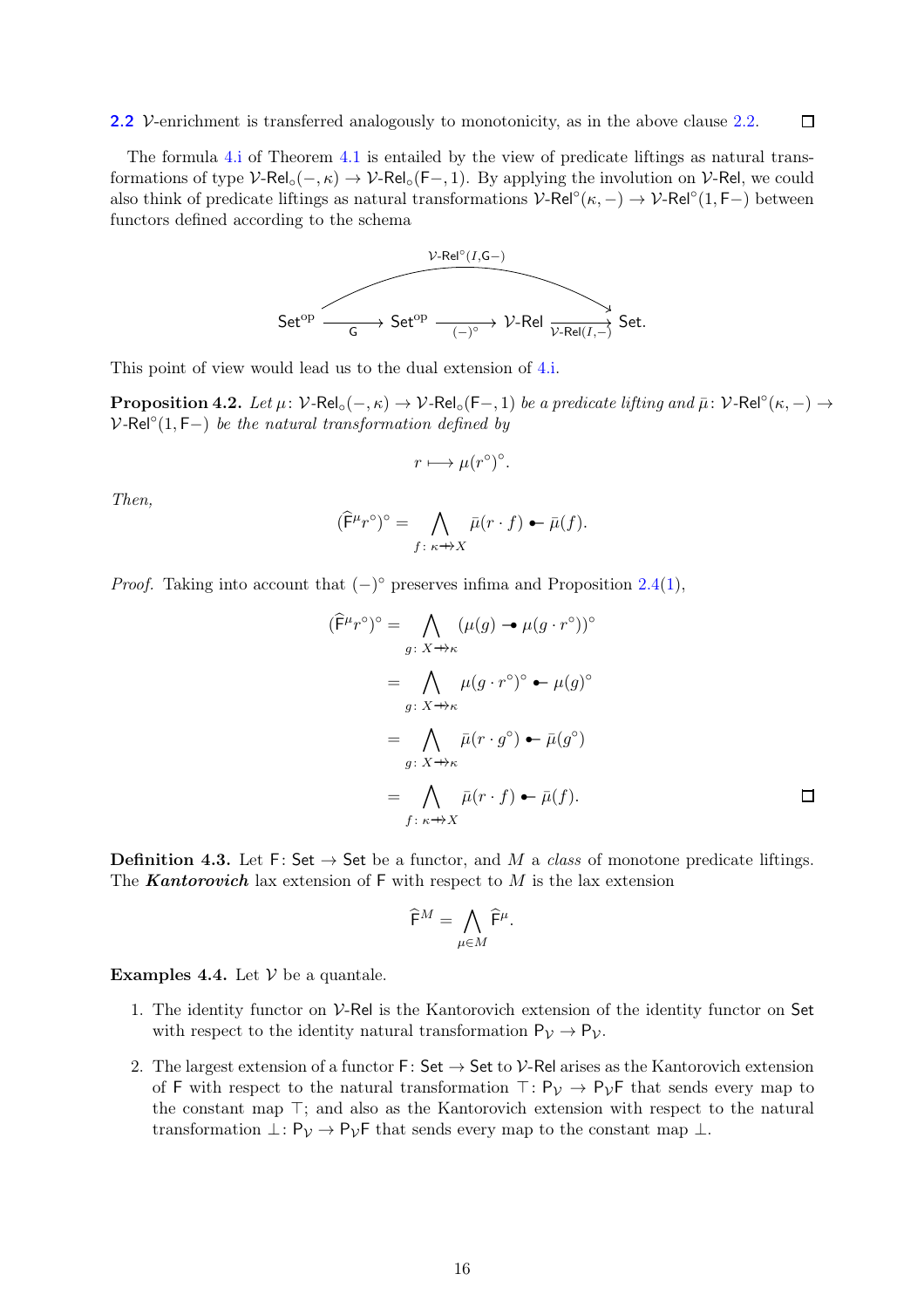<span id="page-16-3"></span>3. For a subquantale W of V (that is, W is a submonoid of V closed under suprema), it is easy to construct a unary predicate lifting of the covariant W-powerset functor P: Set  $\rightarrow$  Set that, in terms of  $\mathcal V$ -relations, is defined by the assignments

$$
X \longmapsto \mathcal{W}\text{-Rel}(X,1) \subseteq \mathcal{V}\text{-Rel}(X,1),
$$
  

$$
f \longmapsto (-) \cdot f^{\circ}.
$$

A straightforward calculation shows that "evaluating" induces a predicate lifting  $\Diamond: \mathsf{P}_\mathcal{V} \to$  $P_{\mathcal{V}}$ P whose X-component is defined by

$$
\Diamond_X \colon \mathcal{V}\text{-}Rel(X,1) \longrightarrow \mathcal{V}\text{-}Rel(PX,1).
$$

$$
\phi \longmapsto \phi \cdot \text{ev}_{\mathcal{W},X}
$$

Then, by Proposition [2.4\(](#page-4-2)[4\)](#page-4-5) and Corollary [2.7,](#page-5-1)

$$
\widehat{\mathsf{P}}^{\lozenge}(r) = \text{ev}_{\mathcal{W},Y} \rightarrow r \cdot \text{ev}_{\mathcal{W},X},
$$

for every V-relation  $r: X \to Y$ . Therefore, for W-relations  $\phi: X \to 1$  and  $\psi: Y \to 1$ ,

$$
\widehat{P}^{\lozenge}r(\phi,\psi) = \bigwedge_{y \in Y} \hom(\psi(y), \bigvee_{x \in X} r(x,y) \otimes \phi(x)).
$$

Furthermore, for  $W = 2$  this formula simplifies to

$$
\widehat{P}^{\lozenge}r(A,B) = \bigwedge_{b \in B} \bigvee_{a \in A} r(a,b).
$$

<span id="page-16-0"></span>a) For  $\mathcal{W} = \mathcal{V} = 2$  we obtain a generalisation of the upper-half of the Egli-Milner order: for every  $r: X \to Y$ , and all  $A \in PX$  and  $B \in PY$ ,

$$
A(\widehat{\mathsf{P}}^\Diamond r)B \iff \forall b \in B, \exists a \in A, a \, r \, b.
$$

<span id="page-16-1"></span>b) For  $W = 2$  and V a left continuous t-norm, we obtain a generalisation of the upper-half of the Hausdorff metric: for every  $r: X \to Y$ , and all  $A \in \mathsf{P}X$  and  $B \in \mathsf{P}Y$ ,

$$
\widehat{\mathsf{P}}^{\lozenge} r(A, B) = \bigwedge_{b \in B} \bigvee_{a \in A} r(a, b).
$$

- 4. The dual lax extensions of the extensions [4.4\(](#page-15-0)[3a\)](#page-16-0) and [4.4\(](#page-15-0)[3b\)](#page-16-1) are generalisations of the lower half of the Egli-Milner order, and of the lower half of the Hausdorff metric, respectively. Therefore, the symmetrisation of these lax extensions are generalisations of the Egli-Milner order and the Hausdorff metric.
- <span id="page-16-2"></span>5. Let us now consider a faithful functor  $|-|: A \rightarrow \text{Pos with some A-object } V$  over the partially ordered set V and the functor  ${}^kU = A(P_{V^k}, V)$ : Set  $\rightarrow$  Set. Some typical examples are  $A = Pos$  and  $A = V$ -Cat; for instance, for  $A = Pos$  and  $V = 2$ , we obtain the generalised monotone neighbourhood functor  ${}^{\kappa}U:$  Set  $\rightarrow$  Set. There is a canonical predicate lifting corresponding to the identity transformation 1:  $\kappa \cup \rightarrow \kappa \cup$ , and we denote the induced extension as  $\widehat{KU}$ . Then, for a V-relation  $r: X \to Y$  and for  $\Phi \colon \mathsf{P}_{\mathcal{V}^{\kappa}}X \to V$  and  $\Psi \colon \mathsf{P}_{\mathcal{V}^{\kappa}}Y \to V$  $\mathcal{V}$ .

$$
(\widehat{\kappa}\widehat{U}r)(\Phi, \Psi) = \bigwedge_{g \colon Y \to \kappa} \Psi(g) \to \Phi(g \cdot r)
$$

$$
= \bigwedge_{g \colon Y \to \kappa} \hom(\Psi(g), \Phi(g \cdot r)).
$$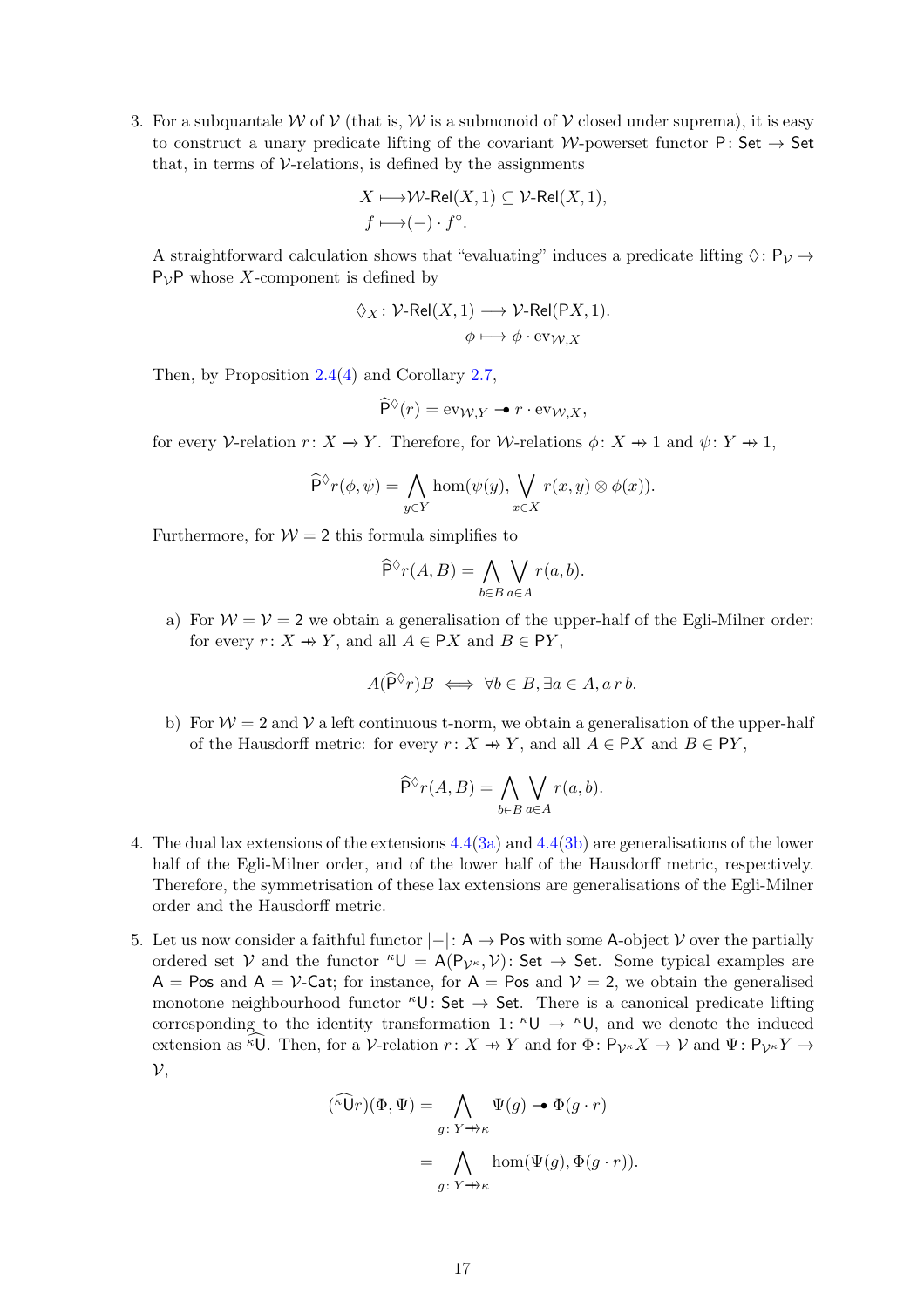This extension coincides with the one considered by [Schubert and Seal](#page-24-9) [\[2008\]](#page-24-9) for the classical monotone neighbourhood functor.

In particular, it follows that, for the identity  $1_X: X \to X$ , the V-category (<sup> $\kappa$ </sup>UX,  $\widetilde{\kappa}$ U $1_X$ ) is separated.

Let now  $\mu: \mathsf{P}_{\mathcal{V}^{\kappa}} \to \mathsf{P}_{\mathcal{V}}\mathsf{F}$  be a  $\kappa$ -ary predicate lifting. Then, for a V-relation  $r: X \to Y$  and  $\mathfrak{x} \in FX$  and  $\mathfrak{y} \in FY$ ,

$$
(\widehat{\mathsf{F}}^{\mu})(\mathfrak{x}, \mathfrak{y}) = \bigwedge_{g \colon Y \to \kappa} \mu(g)(\mathfrak{y}) \to \mu(g \cdot r)(\mathfrak{x})
$$

$$
= \bigwedge_{g \colon Y \to \kappa} \overline{\mu}(\mathfrak{y})(g) \to \overline{\mu}(\mathfrak{x})(g \cdot r)
$$

$$
= (\widehat{\kappa} \widehat{\mathsf{U}}r)(\overline{\mu}(\mathfrak{x}), \overline{\mu}(\mathfrak{y}));
$$

that is,  $\hat{\mathsf{F}}^{\mu}$  is the *initial extension* with respect to  $\overline{\mu}$ :  $\mathsf{F} \to {}^{\kappa} \mathsf{U}$  and the lax extension  $\widehat{ {}^{\kappa} \mathsf{U}}$  of  $\kappa$ U.

<span id="page-17-1"></span>Remark 4.5. By definition,  $\widehat{\mathsf{F}}^M$  is the initial extension of F with respect to the cone

$$
(\overline{\mu}\colon \mathsf{F}\longrightarrow{}^{\kappa}\mathsf{U})_{\mu\in M}
$$

and the lax extension  $\widehat{\kappa}$  of  $\kappa$ U described in Examples [4.4](#page-15-0)[\(5\)](#page-16-2). Also, note that if all predicate liftings in M are even V-enriched, then so is  $\widehat{\mathsf{F}}^M$ .

<span id="page-17-0"></span>**Proposition 4.6.** Let  $\hat{F}$  be a lax extension of  $F: Set \rightarrow Set$ , and let  $i: G \rightarrow F$  be a natural transformation between functors. Consider the initial lax extension  $G_i: V\text{-}Rel \to V\text{-}Rel$  of G with respect to i:  $G \rightarrow F$ . If  $\tilde{F} = \tilde{F}^M$  for a class M of monotone predicate liftings, then

$$
\widehat{\mathsf{G}}_{i}=\widehat{\mathsf{G}}^{M_{i}}
$$

for

$$
M_i = \{ \mathsf{P}_{\mathcal{V}} i \cdot \mu \mid \mu \in M \}.
$$

*Proof.* Let  $r: X \rightarrow Y$  be a V-relation. Then,

$$
\begin{aligned} \widehat{\mathsf{G}}_{i}r &= i_Y^{\circ} \cdot \widehat{\mathsf{F}}^{M} r \cdot i_X \\ &= \bigwedge_{\mu \in M} \Big( \bigwedge_{g \colon Y \to \text{ar}(\mu)} i_Y^{\circ} \cdot (\mu(g) \to \mu(g \cdot r)) \cdot i_X \Big). \end{aligned}
$$

Therefore, by Corollary [2.6,](#page-4-6)

$$
\widehat{G}_{i}r = \bigwedge_{\mu \in M} \Big( \bigwedge_{g \colon Y \to \text{ar}(\mu)} (\mu(g) \cdot i_Y) \to (\mu(g \cdot r) \cdot i_X) \Big)
$$

$$
= \bigwedge_{\mu \in M} \Big( \bigwedge_{g \colon Y \to \text{ar}(\mu)} (\mathsf{P}_{\mathcal{V}} i \cdot \mu(g)) \to (\mathsf{P}_{\mathcal{V}} i \cdot \mu(g \cdot r)) \Big)
$$

$$
= \bigwedge_{\mu \in M_i} \widehat{\mathsf{G}}^{\mu}r.
$$

Example 4.7. We recall that an endofunctor on Set is called taut whenever it preserves inverse images [\[Manes,](#page-24-13) [2002](#page-24-13)]. Every taut functor  $F: Set \rightarrow Set$  admits a natural transformation

$$
\mathrm{supp}\colon F\longrightarrow U
$$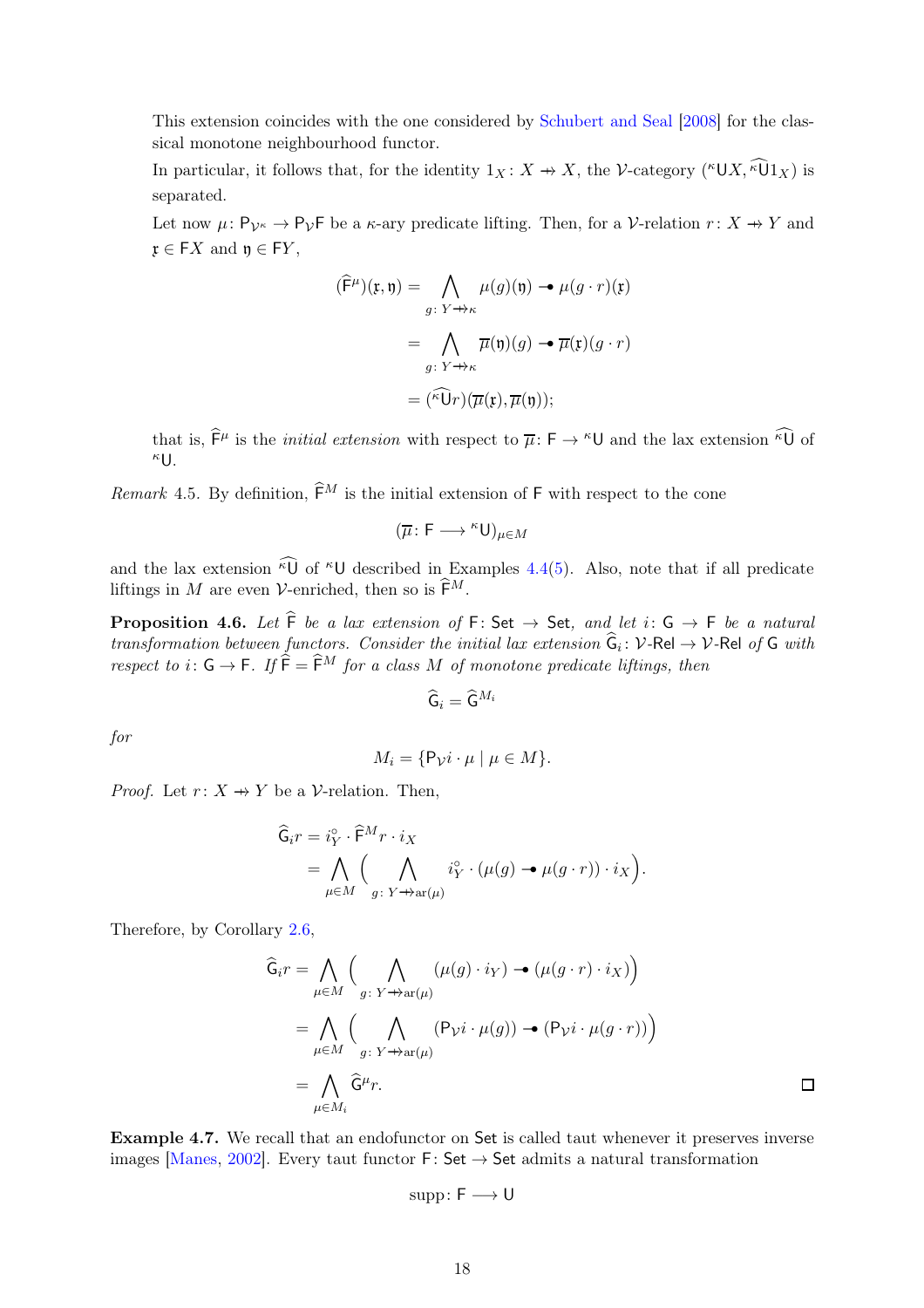into the monotone neighbourhood functor with X-component

$$
supp_X : FX \longrightarrow \mathsf{U}X, \quad \mathfrak{x} \longmapsto \{A \subseteq X \mid \mathfrak{x} \in \mathsf{F}A\}.
$$

We note that every supp $_X(\mathfrak{x})$  is actually a filter [\[Manes,](#page-24-13) [2002;](#page-24-13) [Gumm,](#page-23-8) [2005\]](#page-23-8). As observed by [Schubert and Seal](#page-24-9) [\[2008\]](#page-24-9), the op-canonical extension [\[Seal,](#page-24-8) [2005](#page-24-8)] of a taut functor is the initial lift with respect to supp of the extension  $\hat{U}$  of the monotone neighbourhood functor  $U:$  Set  $\rightarrow$  Set of Example [4.4\(](#page-15-0)[5\)](#page-16-2), that is, the extension induced by the predicate lifting  $\mu$  corresponding to the identity transformation 1:  $U \rightarrow U$ . Hence, by Proposition [4.6,](#page-17-0) the op-canonical extension of a taut functor F is induced by the predicate lifting

$$
P_{\mathcal{V}}\operatorname{supp}\cdot\mu,
$$

which, by adjunction, corresponds to the natural transformation

$$
\mathrm{supp}\colon F\longrightarrow U.
$$

Remark 4.8. For the readers familiar with the work of [Wild and Schröder](#page-24-2) [\[2020\]](#page-24-2), it might not be immediately obvious that the Kantorovich extension defined there coincides with the one presented here. To see this, note that Theorem [4.1](#page-14-2) requires  $\mu$  to be monotone, hence we can define  $\mathsf{F}^{\mu}$  with respect to V-relations of type  $X \to \kappa$  with the same result, that is,

$$
\widehat{F}^{\mu}r = \bigwedge_{f \colon X \to \kappa} \mu(f \bullet r) \bullet \mu(f).
$$

Moreover, in the language of [Wild and Schröder](#page-24-2) [\[2020\]](#page-24-2), a pair  $(f, g)$  of  $\kappa$ -indexed families of maps of type  $X \to V$  is r-non-expansive precisely when  $g \leq f \bullet r$ , when interpreting f and g as  $V$ -relations.

In the sequel we collect some properties about the Kantorovich extension.

<span id="page-18-0"></span>**Proposition 4.9.** Let  $\hat{F}$ : V-Rel  $\rightarrow$  V-Rel be a lax extension, and  $\mu$ : P<sub>VK</sub>  $\rightarrow$  P<sub>V</sub>F a predicate lifting induced by  $\widehat{\mathsf{F}}$ . Then,  $\widehat{\mathsf{F}} \leq \widehat{\mathsf{F}}^{\mu}$ .

*Proof.* Let  $r: X \rightarrow Y$  be a V-relation. Then, by [2.2,](#page-6-4)

$$
\widehat{\mathsf{F}}^{\mu}(r) = \bigwedge_{g \colon Y \to \kappa} (\mu(1_{\kappa}) \cdot \widehat{\mathsf{F}}(g)) \to (\mu(1_{\kappa}) \cdot \widehat{\mathsf{F}}(g \cdot r))
$$
\n
$$
\geq \bigwedge_{g \colon Y \to \kappa} (\mu(1_{\kappa}) \cdot \widehat{\mathsf{F}}(g)) \to (\mu(1_{\kappa}) \cdot \widehat{\mathsf{F}}(g) \cdot \widehat{\mathsf{F}}(r))
$$
\n
$$
\geq \widehat{\mathsf{F}}(r).
$$

Corollary  $4.10$ , Let  $\widehat{F}$ : V-Rel  $\rightarrow$  V-Rel be a lax extension, and  $\mu^{\mathfrak{k}}$ : P<sub>VK</sub>  $\rightarrow$  P<sub>V</sub>F a Moss lifting of  $\hat{\mathsf{F}}$ . Then,  $\hat{\mathsf{F}} \leq \hat{\mathsf{F}}^{\mu^{\mathfrak{k}}}$ .

In particular, we can use the Kantorovich extension to detect predicate liftings induced by lax extensions.

**Proposition 4.11.** Let  $\hat{F}$ : V-Rel  $\rightarrow$  V-Rel be a lax extension, and  $\mu$ : P<sub>VK</sub>  $\rightarrow$  P<sub>V</sub>F a predicate lifting induced by  $\widehat{F}$ . Then, the predicate lifting  $\mu$  is induced by  $\widehat{F}^{\mu}$ .

*Proof.* According to Lemma [3.8](#page-11-4) it is sufficient to show  $\mu(\text{ev}_{\kappa}) = \mu(1_{\kappa}) \cdot \hat{F}^{\mu} \text{ev}_{\kappa}$ . First, observe that by Proposition [4.9](#page-18-0) and Lemma  $3.8(iii)$  $3.8(iii)$  we have

$$
\mu(\mathrm{ev}_{\kappa}) = \mu(1_{\kappa}) \cdot \widehat{\mathsf{F}} \,\mathrm{ev}_{\kappa} \leq \mu(1_{\kappa}) \cdot \widehat{\mathsf{F}}^{\mu} \,\mathrm{ev}_{\kappa} \,.
$$

Second, note that by definition of  $\widehat{\mathsf{F}}^{\mu}$  we obtain

$$
\mu(1_{\kappa}) \cdot \widehat{\mathsf{F}}^{\mu} \operatorname{ev}_{\kappa} \le \mu(1_{\kappa}) \cdot (\mu(1_{\kappa}) \to \mu(\operatorname{ev}_{\kappa})) \le \mu(\operatorname{ev}_{\kappa}).
$$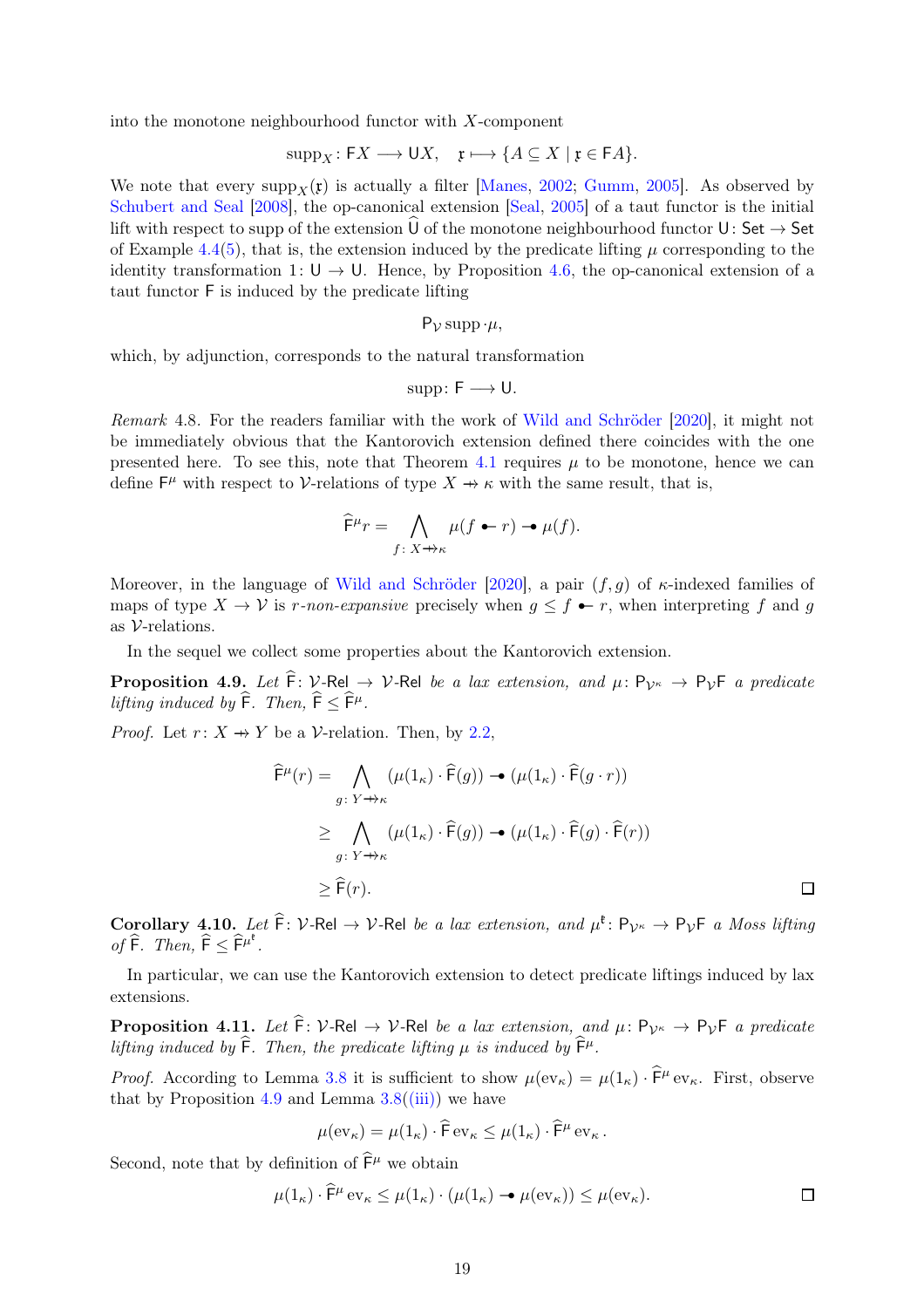**Example 4.12.** The predicate lifting  $\Diamond: \mathsf{P}_{\mathcal{V}} \to \mathsf{P}_{\mathcal{V}}\mathsf{P}$  of Example [4.4\(](#page-15-0)[3\)](#page-16-3) is induced by the lax extension  $\widehat{P}^{\lozenge}$ : V-Rel  $\rightarrow$  V-Rel. With  $k: 1 \rightarrow W$  denoting the function that selects the element  $k \in \mathcal{W}$ , for every  $\mathcal{V}\text{-relation } f: X \to 1$ ,

$$
\Diamond(f) = k^{\circ} \cdot \widehat{\mathsf{P}}^{\Diamond} f.
$$

The next example shows that there are monotone predicate liftings that are not induced by lax extensions.

Example 4.13. Let [0, 1] denote the quantale consisting of the unit interval equipped with the usual order and multiplication. Consider the unary monotone predicate lifting of the identity functor  $\mu: \mathsf{P}_{[0,1]} \to \mathsf{P}_{[0,1]}$  determined by the map  $\mu(\text{ev}_1): [0,1] \to [0,1]$  defined by

$$
\mu(\text{ev}_1)(v) = \begin{cases} 0 \text{ if } v \le \frac{1}{2}; \\ 1 \text{ otherwise.} \end{cases}
$$

Given that  $[0, 1]$  is an integral quantale and  $\mu$  is a unary predicate lifting, in order to be induced by  $1_{\text{Set}}^{\mu}$ ,  $\mu$  would need to satisfy the condition

$$
\mu(ev_1)\leq \widehat{1_{\mathsf{Set}}}^\mu(ev_1);
$$

that is, for every  $g: 1 \rightarrow 1$ ,

$$
\mu(\mathrm{ev}_1) \le \mu(g) \rightarrow \mu(g \cdot \mathrm{ev}_1).
$$

However, with  $g = \frac{2}{3}$  $\frac{2}{3}$  and  $v = \frac{3}{4}$  $\frac{3}{4}$ ,

$$
\mu(\mathrm{ev}_1)\left(\frac{3}{4}\right) = 1 \nleq \mu(\mathrm{ev}_1)\left(\frac{2}{3}\right) \rightarrow \mu(\mathrm{ev}_1)\left(\frac{1}{2}\right) = 0.
$$

Now we tackle the problem of recovering a lax extension  $\hat{F}$ :  $V$ -Rel  $\rightarrow$  V-Rel as the Kantorovich extension of some class of predicate liftings.

<span id="page-19-2"></span>**Lemma 4.14.** Let  $\hat{F}$ : V-Rel  $\rightarrow$  V-Rel be a lax extension of F: Set  $\rightarrow$  Set,  $\kappa$  a cardinal, and i:  $Y \rightarrow \kappa$  a function. For every  $\mathfrak{y} \in FY$  and  $\mathfrak{k} = Fi(\mathfrak{y})$ , and all V-relations  $r: X \rightarrow Y$  and s:  $Z \rightarrow \kappa$ .

<span id="page-19-0"></span>
$$
1. \ \mu^{\mathfrak{k}}(s) = \mathfrak{y}^{\circ} \cdot \widehat{\mathsf{F}}(i^{\circ} \cdot s);
$$

- <span id="page-19-1"></span>2. if i is a monomorphism, then
	- a)  $\mu^{\mathfrak{k}}(i \cdot r) = \mathfrak{y}^{\circ} \cdot \widehat{\mathsf{F}} r;$

$$
b) \mu^{\mathfrak{k}}(i) \rightarrow \mu^{\mathfrak{k}}(i \cdot r) \leq \mathfrak{y}^{\circ} \rightarrow (\mathfrak{y}^{\circ} \cdot \widehat{F}r).
$$

*Proof.* Note that  $\mathfrak{k} = \mathsf{F}_i(\mathfrak{y})$  means  $\mathfrak{k} = \mathsf{F}_i \cdot \mathfrak{y}$ , when considering elements as functions.

- 1.  $\mu^{\mathfrak{k}}(s) = \mathfrak{k}^{\circ} \cdot \widehat{\mathsf{F}}s = \mathfrak{y}^{\circ} \cdot \mathsf{F}i^{\circ} \cdot \widehat{\mathsf{F}}s = \mathfrak{y}^{\circ} \cdot \widehat{\mathsf{F}}(i^{\circ} \cdot s).$
- 2. a) Since *i* is a monomorphism,  $i^{\circ} \cdot i = 1_Y$  $i^{\circ} \cdot i = 1_Y$  $i^{\circ} \cdot i = 1_Y$ . Therefore, the claim follows by applying 1 with  $s = i \cdot r$ .
	- b) Applying [2a,](#page-19-1) and recalling Proposition [2.4](#page-4-2)[\(2\)](#page-4-7) and Condition [2.2,](#page-6-5) yields

$$
\mu^{\mathfrak{k}}(i) \rightarrow \mu^{\mathfrak{k}}(i \cdot r) = (\mathfrak{y}^{\circ} \cdot \widehat{\mathsf{F}}1_{Y}) \rightarrow (\mathfrak{y}^{\circ} \cdot \widehat{\mathsf{F}}r)
$$
  

$$
\leq \mathfrak{y}^{\circ} \rightarrow (\mathfrak{y}^{\circ} \cdot \widehat{\mathsf{F}}r).
$$

<span id="page-19-3"></span>Corollary 4.15. Let  $\widehat{F}$ : V-Rel  $\rightarrow$  V-Rel be a lax extension, i:  $\lambda \rightarrow \kappa$  a function between cardinals, l an element of  $\mathsf{F}\lambda$ , and  $\mathfrak{k} = \mathsf{F}i(\mathfrak{l})$ .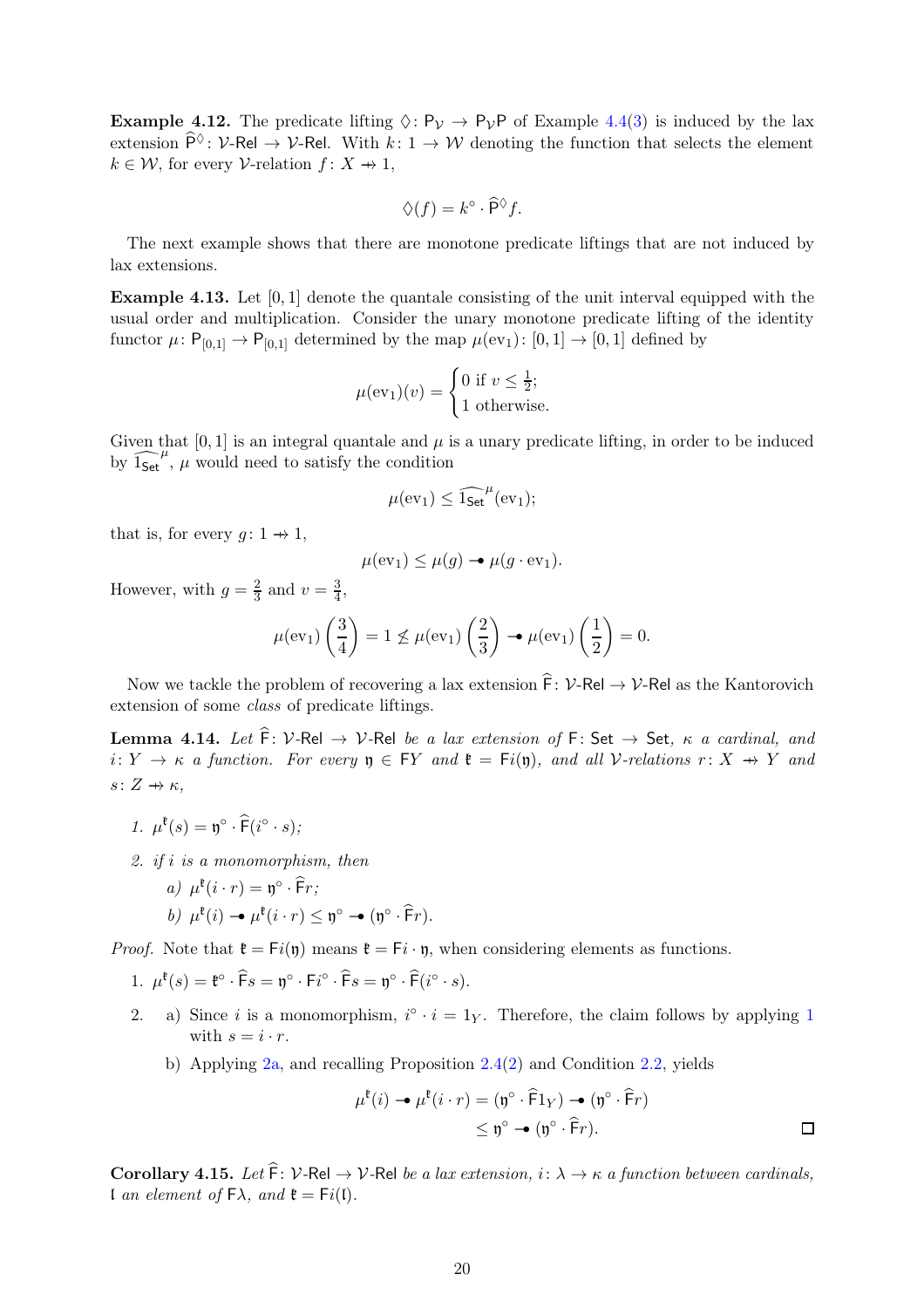- 1.  $\widehat{F}^{\mu^{\mathfrak{l}}} \leq \widehat{F}^{\mu^{\mathfrak{k}}}.$
- 2. If i is mono, then  $\widehat{\mathsf{F}}^{\mu^{\mathfrak{l}}} = \widehat{\mathsf{F}}^{\mu^{\mathfrak{k}}}.$

Lemma [4.14](#page-19-2) allows us to approximate a lax extension with respect to the cardinality of the codomain of V-relations.

Corollary 4.16. Let  $\hat{\mathsf{F}}: \mathcal{V}\text{-}\mathsf{Rel} \to \mathcal{V}\text{-}\mathsf{Rel}$  be a lax extension,  $\kappa$  a cardinal, and Y a set such that  $|Y| \leq \kappa$ . Consider the set  $M = {\mu^{\mathfrak{k}}} \mid {\mathfrak{k}} \in {\mathsf{F}} \kappa$ . Then, for every V-relation  $r: X \to Y$ ,  $\widehat{F}r = \widehat{F}^Mr$ .

Therefore, as the collection of all Moss liftings of a lax extension is not larger than the class of all sets,

<span id="page-20-3"></span>**Theorem 4.17.** Let  $\widehat{F}$ : V-Rel  $\rightarrow$  V-Rel be a lax extension, and M the class of all of its Moss liftings. Then,  $\widehat{F} = \widehat{F}^M$ .

<span id="page-20-1"></span>Corollary 4.18. Every lax extension  $\hat{F}$ : V-Rel  $\rightarrow$  V-Rel is an initial extension with respect to the lax extensions of the functors  ${}^{\kappa}U$ : Set  $\rightarrow$  Set, as explained in Remark [4.5.](#page-17-1)

**Corollary 4.19.** Every V-enriched lax extension is represented by a class of V-enriched predicate liftings.

The following result is a generalisation of Theorem [1.3](#page-1-1) mentioned in the introduction. Note that, for  $V = 2$  and a lax extension  $\hat{F} \colon V$ -Rel  $\to V$ -Rel that preserves converses,  $\hat{F}1_X$  is an equivalence relation on X. Hence,  $\hat{\mathsf{F}}$  is identity-preserving if and only if the ordered set  $(\mathsf{F} X, \hat{\mathsf{F}} 1_X)$ is anti-symmetric.

<span id="page-20-2"></span>Corollary 4.20. Let  $F: Set \rightarrow Set$  be a functor. Then F has a separating class of monotone predicate liftings if and only if there is a lax extension  $\hat{F}: V\text{-}Rel \rightarrow V\text{-}Rel$  such that, for all sets X, the V-category  $(FX, \overline{F1}_X)$  is separated.

*Proof.* Suppose that there is such a lax extension  $\hat{F}: \mathcal{V}\text{-}Rel \to \mathcal{V}\text{-}Rel$ . Let X be a set and  $\mathfrak{x}, \mathfrak{y} \in FX$ with  $\mathfrak{x} \neq \mathfrak{y}$ . By assumption, then have w.l.o.g. that  $k \nleq \mathrm{Fl}_X(\mathfrak{x}, \mathfrak{y})$ . Hence, by Theorem [4.17,](#page-20-3) there is a predicate lifting  $\mu: \mathsf{P}_{\mathcal{V}^{\kappa}} \to \mathsf{P}_{\mathcal{V}}\mathsf{F}$  such that

$$
k \nleq \kappa \mathsf{U}(\overline{\mu}(\mathfrak{x}), \overline{\mu}(\mathfrak{y})),
$$

and therefore  $\overline{\mu}(\mathfrak{x}) \neq \overline{\mu}(\mathfrak{y})$  (see Example [4.4](#page-15-0)[\(5\)](#page-16-2)). On the other hand, if F has a separating class of monotone predicate liftings, then the Kantorovich extension of F with respect to this class has the desired property by Example  $4.4(5)$  $4.4(5)$ . □

## <span id="page-20-0"></span>5 Small lax extensions

In this section we discuss the possibility of recovering a lax extension from a set of predicate liftings.

**Definition 5.1.** Let  $\lambda$  be a regular cardinal. A lax extension  $\hat{F}$  of a functor F: Set  $\rightarrow$  Set is  $\lambda$ -small whenever it can be obtained as the Kantorovich extension of a set of  $\kappa$ -ary predicate liftings with  $κ < λ$ . We call  $\widehat{F}$  small if it is  $λ$ -small for some regular cardinal  $λ$ .

We will see next that every lax extension of an accessible functor is small. We recall that, for a regular cardinal  $\lambda$ , a functor F: Set  $\rightarrow$  Set is called  $\lambda$ -accessible if F preserves  $\lambda$ -directed colimits. Furthermore, a functor F: Set  $\rightarrow$  Set is called accessible whenever F is  $\lambda$ -accessible for some regular cardinal  $\lambda$ .

Clearly, every  $\lambda$ -accessible functor F: Set  $\rightarrow$  Set is  $\lambda$ -bounded, that is, for every set X and every  $\mathfrak{x} \in FX$ , there exists a subset  $m: A \to X$  with  $|A| < \lambda$  and  $\mathfrak{x}$  is in the image of Fm. This property is in fact equivalent to accessibility: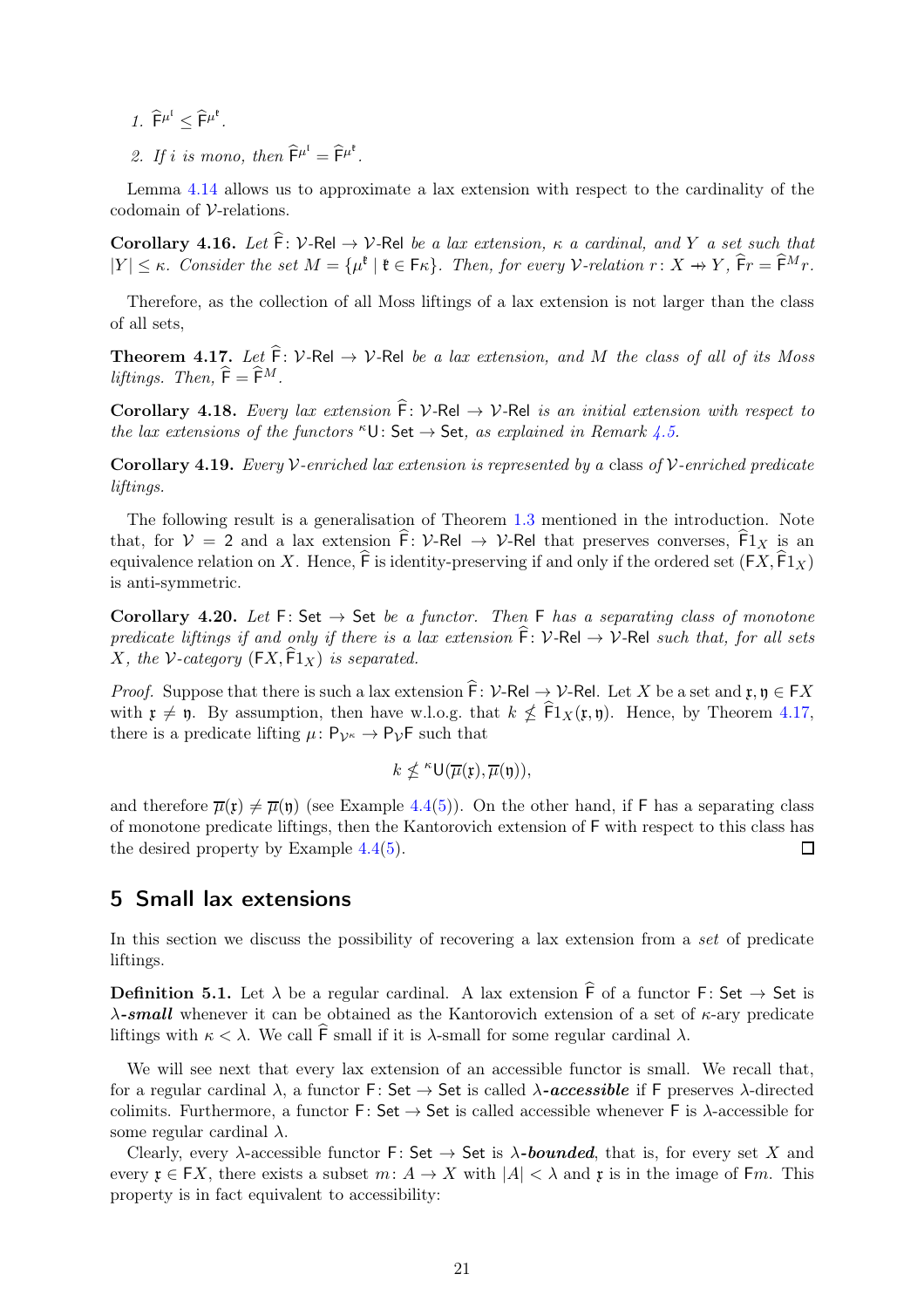**Theorem 5.2.** [\[Adámek et al.](#page-23-9), [2019\]](#page-23-9) A functor F: Set  $\rightarrow$  Set is  $\lambda$ -accessible if and only if F is λ-bounded.

An immediate consequence of the result above is an algebraic presentation of accessible functors.

<span id="page-21-1"></span><span id="page-21-0"></span>**Theorem 5.3.** [\[Adámek et al.](#page-23-10), [2015](#page-23-10)] Let  $\lambda$  be a regular cardinal and F: Set  $\rightarrow$  Set be a functor. The following assertions are equivalent.

- <span id="page-21-2"></span>(i) F is  $\lambda$ -bounded
- (ii) F is a colimit of representable functors hom $(X, -)$  where  $|X| < \lambda$ .
- (iii) There exists a small epi-cocone

$$
(\hom(X_i,-) \longrightarrow \mathsf{F})_{i \in I}
$$

where, for each  $i \in I$ ,  $|X_i| < \lambda$ .

Remark 5.4. The implication [\(i\)](#page-21-1)  $\implies$  [\(ii\)](#page-21-2) above can be justified as follows. First recall that F: Set  $\rightarrow$  Set is a colimit of the (large) diagram

(elements 
$$
(X, \mathfrak{x})
$$
 of  $\mathsf{F})^{op} \longrightarrow$  [Set, Set].

By  $(i)$ ,

(elements  $(X, \mathfrak{x})$  of F where  $|X| < \lambda$ )<sup>op</sup>  $\longrightarrow$  (elements  $(X, \mathfrak{x})$  of F)<sup>op</sup>

is cofinal.

<span id="page-21-3"></span>**Proposition 5.5.** Every lax extension of an  $\lambda$ -accessible functor is  $\lambda$ -small. In fact,  $\hat{\mathsf{F}} = \hat{\mathsf{F}}^{M_{\lambda}}$ for

$$
M_{\lambda} = \{ \text{all } \alpha\text{-ary Moss-liftings, } \alpha < \lambda \}.
$$

*Proof.* Let  $\hat{F}: \mathcal{V}\text{-Rel} \rightarrow \mathcal{V}\text{-Rel}$  be a lax extension of an accessible functor  $F: Set \rightarrow Set$ . By Theorem [4.17,](#page-20-3)  $\hat{\mathsf{F}} = \hat{\mathsf{F}}^M$  for the class M of all Moss-liftings. Let  $\kappa \geq \lambda$  be a cardinal and  $\mathfrak{k} \in \mathsf{F}\kappa$ . Since F is  $\lambda$ -accessible, there is some cardinal  $\alpha < \lambda$  with inclusion  $i: \alpha \to \kappa$  and some  $\mathfrak{a} \in \mathsf{F}\alpha$ with  $Fi(\mathfrak{a}) = \mathfrak{k}$ . By Corollary [4.15,](#page-19-3)  $\widehat{F}^{\mu^{\mathfrak{a}}} = \widehat{F}^{\mu^{\mathfrak{k}}}$ . Therefore  $\widehat{F} = \widehat{F}^{M_{\lambda}}$ .  $\Box$ 

Example 5.6. Every lax extension of the finite powerset functor can be recovered from a countable set of predicate liftings.

Corollary 5.7. Let F: Set  $\rightarrow$  Set be a  $\lambda$ -accessible functor with a lax extension  $\hat{F}$ :  $V$ -Rel  $\rightarrow$   $V$ -Rel so that, for all sets X with  $|X| < \lambda$ , the V-category  $(\textsf{F}X, \textsf{F}1_X)$  is separated. Then the set

$$
M_{\lambda} = \{ \text{all } \alpha \text{-ary Moss liftings}, \alpha < \lambda \}
$$

is separating.

Proof. Same as for Corollary [4.20,](#page-20-2) using Proposition [5.5.](#page-21-3)

**Proposition 5.8.** Let F: Set  $\rightarrow$  Set be a lax extension and i:  $G \rightarrow F$  be a natural transformation between functors. Furthermore, let  $G: Set \rightarrow Set$  be the initial lax extension with respect to i:  $G \rightarrow F$ . If  $\widehat{F}$  is  $\lambda$ -small, then  $\widehat{G}$  is  $\lambda$ -small.

Proof. Follows from Proposition [4.6.](#page-17-0)

We can relax slightly the condition of Proposition [5.5](#page-21-3) by taking advantage of the structure of V-category.

 $\Box$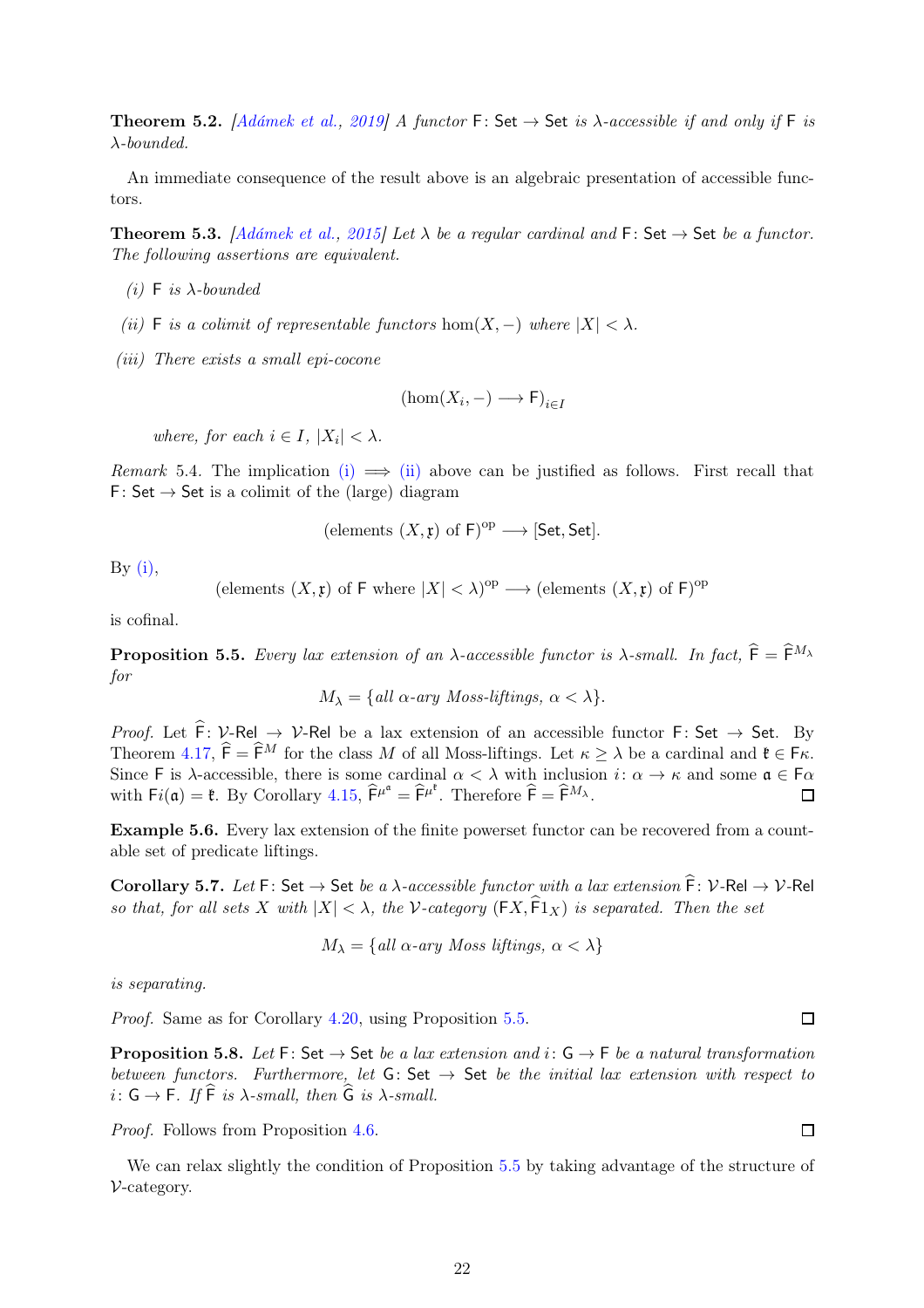**Definition 5.9.** Let  $(X, a)$  be a V-category. A map i:  $A \rightarrow X$  is **dense** in  $(X, a)$  whenever  $a = a \cdot i \cdot i^{\circ} \cdot a.$ 

Remark 5.10. A map  $i: A \to X$  is dense in  $(X, a)$  if and only if the image of A is dense in  $(X, a)$ with respect to the closure operator  $\overline{(-)}$  on V-Cat introduced by [Hofmann and Tholen](#page-23-11) [\[2010](#page-23-11)]. We recall that for every  $x \in X$  and  $M \subseteq X$ ,

$$
x \in \overline{M} \iff k \leq \bigvee_{z \in M} a(x, z) \otimes a(z, x).
$$

This closure operator generalises the one induced by the usual topology associated with a metric space. In fact, one can show that for categories enriched in a *value quantale*, such as metric spaces, this closure operator coincides with the one induced by the symmetric topology considered by [Flagg](#page-23-12) [\[1992](#page-23-12)].

**Definition 5.11.** A natural transformation  $i: G \rightarrow F$  between functors  $G, F: Set \rightarrow Set$  is called **dense** with respect to a lax extension  $\hat{F}: \mathcal{V}\text{-Rel} \to \mathcal{V}\text{-Rel}$  of F whenever, for each set X,  $i_X: G X \to FX$  is dense with respect to the V-category ( $FX, \widehat{F}1_X$ ).

The following lemma records that dense maps are compatible with Moss liftings (see Theorem [3.9\)](#page-12-1).

<span id="page-22-1"></span>**Lemma 5.12.** Let  $\varphi: Y \to \kappa$  be a V-relation,  $\mathfrak{k} \in \mathsf{F}_{\kappa}$ , and let  $i: \mathcal{B} \to \mathsf{F}_{\kappa}$  be dense with respect to  $(F_{\kappa}, \widehat{F}_{1_{\kappa}})$ . Then

$$
\mu^{\mathfrak{k}}(\varphi) = \mu^{\mathfrak{k}}(1_{\kappa}) \cdot i \cdot i^{\circ} \cdot \widehat{\mathsf{F}}(\varphi).
$$

Theorem 5.13. Let  $i: G \rightarrow F$  be a natural transformation between functors  $G, F: Set \rightarrow Set$ and  $\widehat{F}: \mathcal{V}\text{-}\mathsf{Rel} \to \mathcal{V}\text{-}\mathsf{Rel}$  be a lax extension of F such that i is dense with respect to  $\widehat{F}$ . If G is  $\lambda$ -accessible, then  $\widehat{F}$  is  $\lambda$ -small.

*Proof.* Let  $r: X \to \kappa$  be a V-relation,  $\mathfrak{k} \in \mathsf{F}\kappa$ , and consider  $i_{\kappa}: \mathsf{G}\kappa \to \mathsf{F}\kappa$ . Then, by Lemma [5.12,](#page-22-1) for all  $r: X \rightarrow Y$ .

$$
\widehat{F}^{\mu^{\mathfrak{k}}}(r) = \bigwedge_{g \colon Y \to \kappa} \mu^{\mathfrak{y}}(g) \to \mu^{\mathfrak{y}}(g \cdot r)
$$
  
= 
$$
\bigwedge_{g \colon Y \to \kappa} \left( \mu^{\mathfrak{y}}(1_{\kappa}) \cdot i_{\kappa} \cdot i_{\kappa}^{\circ} \cdot \widehat{F}(g) \right) \to \left( \mu^{\mathfrak{y}}(1_{\kappa}) \cdot i_{\kappa} \cdot i_{\kappa}^{\circ} \cdot \widehat{F}(g \cdot r) \right).
$$

Hence, by Propositions  $2.4(4)$  $2.4(4)$  and  $2.7$ ,

$$
\widehat{\mathsf{F}}^{\mu^{\mathfrak{k}}}(r) \geq \bigwedge_{g:\ Y \to \kappa} \left( i_{\kappa}^{\circ} \cdot \widehat{\mathsf{F}}(g) \right) \twoheadrightarrow \left( i_{\kappa}^{\circ} \cdot \widehat{\mathsf{F}}(g \cdot r) \right)
$$
\n
$$
= \bigwedge_{\mathfrak{l} \in \mathsf{G}\kappa} \bigwedge_{g:\ Y \to \kappa} \mu^{i(\mathfrak{l})}(g) \twoheadrightarrow \mu^{i(\mathfrak{l})}(g \cdot r)
$$
\n
$$
= \bigwedge_{\mathfrak{l} \in \mathsf{G}\kappa} \widehat{\mathsf{F}}^{\mu^{i(\mathfrak{l})}}(r).
$$

Now, the claim follows from the fact that  $G$  is  $\lambda$ -accessible.

Finally, we obtain a generalisation of Theorem [1.2](#page-1-0) mentioned in the introduction.

<span id="page-22-0"></span>Corollary 5.14. Let  $\hat{F}$ : V-Rel  $\rightarrow$  V-Rel be a lax extension. If there is a regular cardinal  $\lambda$  such that the natural transformation  $F_{\lambda} \hookrightarrow F$  is dense, then  $\widehat{F}$  is  $\lambda$ -small.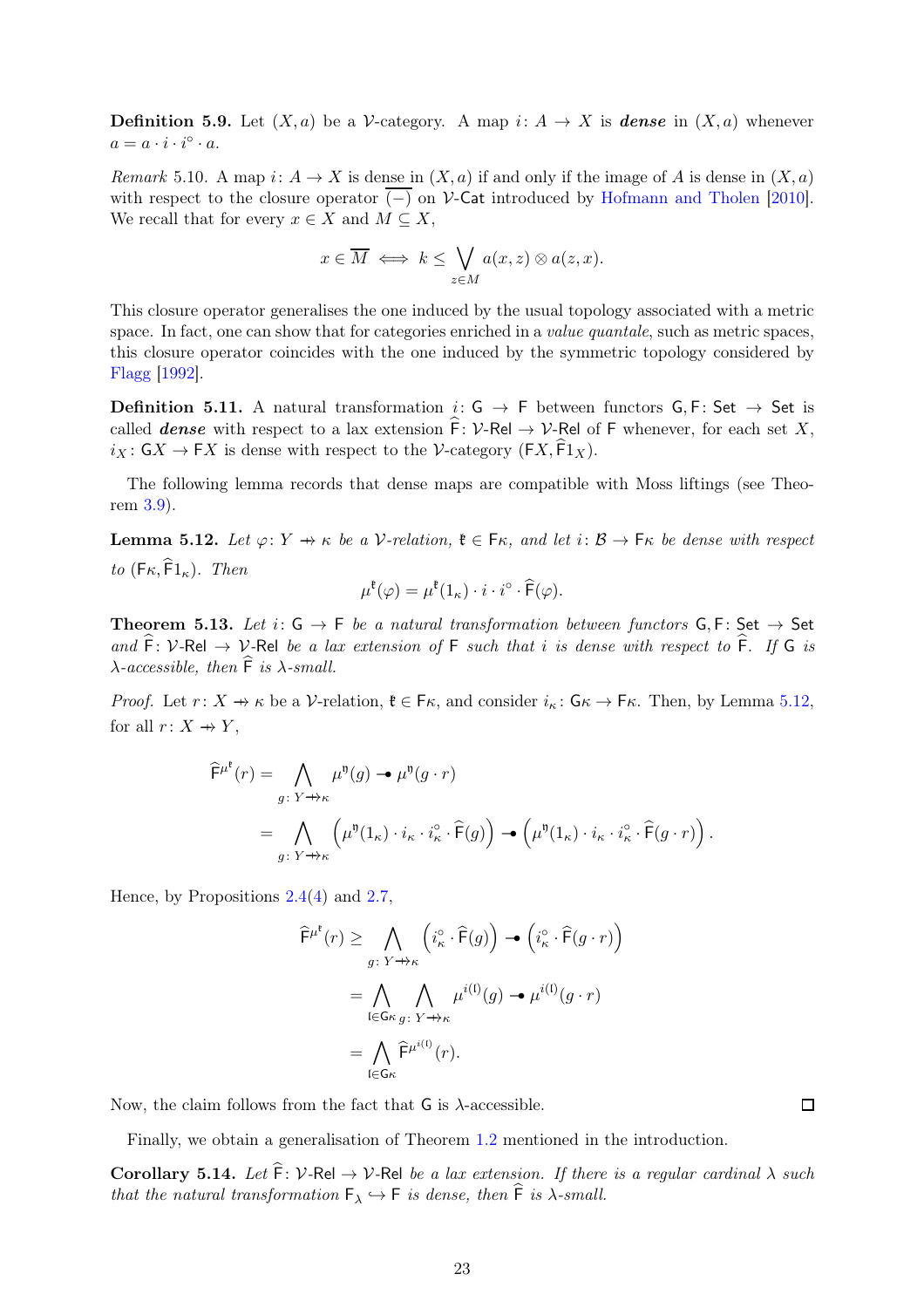# Acknowledgement

The first, third and fourth author acknowledge support by the German Research Council (DFG) under the project A High Level Language for Programming and Specifying Multi-Effect Algorithms (HighMoon2, GO 2161/1-2, SCHR 1118/8-2). The second author acknowledges support by The Center for Research and Development in Mathematics and Applications (CIDMA) through the Portuguese Foundation for Science and Technology FCT – Fundação para a Ciência e a Tecnologia (UIDB/04106/2020).

## References

- <span id="page-23-7"></span>Adámek, J., Gumm, H. P., and Trnková, V. (2010). Presentation of Set Functors: A Coalgebraic Perspective. Journal of Logic and Computation, 20(5):991–1015.
- <span id="page-23-10"></span>Adámek, J., Milius, S., Moss, L. S., and Urbat, H. (2015). On finitary functors and their presentations. Journal of Computer and System Sciences, 81(5):813–833.
- <span id="page-23-9"></span>Adámek, J., Milius, S., Sousa, L., and Wissmann, T. (2019). On Finitary Functors. Theory and Applications of Categories, 34(35):1134–1164.
- <span id="page-23-4"></span>Alsina, C., Frank, M. J., and Schweizer, B. (2006). Associative functions. Triangular norms and copulas. Hackensack, NJ: World Scientific.
- <span id="page-23-2"></span>Cîrstea, C., Kurz, A., Pattinson, D., Schröder, L., and Venema, Y. (2011). Modal Logics are Coalgebraic. Computer Journal, 54(1):31–41.
- <span id="page-23-6"></span>Clementino, M. M. and Hofmann, D. (2004). On extensions of lax monads. Theory and Applications of Categories, 13(3):41–60.
- <span id="page-23-12"></span>Flagg, R. C. (1992). Completeness in continuity spaces. In Seely, R. A. G., editor, Category Theory 1991: Proceedings of an International Summer Category Theory Meeting, held June 23-30, 1991, volume 13 of *CMS Conference Proceedings*. American Mathematical Society.
- <span id="page-23-8"></span>Gumm, H. P. (2005). From T-Coalgebras to Filter Structures and Transition Systems. In Fiadeiro, J. L., Harman, N., Roggenbach, M., and Rutten, J., editors, Algebra and Coalgebra in Computer Science, pages 194–212. Springer Berlin Heidelberg.
- <span id="page-23-0"></span>Hofmann, D., Seal, G. J., and Tholen, W., editors (2014). Monoidal Topology. A Categorical Approach to Order, Metric, and Topology, volume 153 of Encyclopedia of Mathematics and its Applications. Cambridge University Press, Cambridge. Authors: Maria Manuel Clementino, Eva Colebunders, Dirk Hofmann, Robert Lowen, Rory Lucyshyn-Wright, Gavin J. Seal and Walter Tholen.
- <span id="page-23-11"></span>Hofmann, D. and Tholen, W. (2010). Lawvere completion and separation via closure. Applied Categorical Structures,  $18(3):259-287$ ,  $arXiv:0801.0199$  [math.CT].
- <span id="page-23-1"></span>Hughes, J. and Jacobs, B. (2004). Simulations in coalgebra. *Theoretical Computer Science*,  $327(1):71–108.$
- <span id="page-23-5"></span>Kelly, G. M. (1982). *Basic concepts of enriched category theory*, volume 64 of *London Mathe*matical Society Lecture Note Series. Cambridge University Press, Cambridge. Republished in: Reprints in Theory and Applications of Categories. No. 10 (2005), 1–136.
- <span id="page-23-3"></span>Kurz, A. and Leal, R. A. (2009). Equational Coalgebraic Logic. In Abramsky, S., Mislove, M. W., and Palamidessi, C., editors, Proceedings of the 25th Conference on Mathematical Foundations of Programming Semantics, MFPS 2009, Oxford, UK, April 3-7, 2009, volume 249 of Electronic Notes in Theoretical Computer Science, pages 333–356. Elsevier.